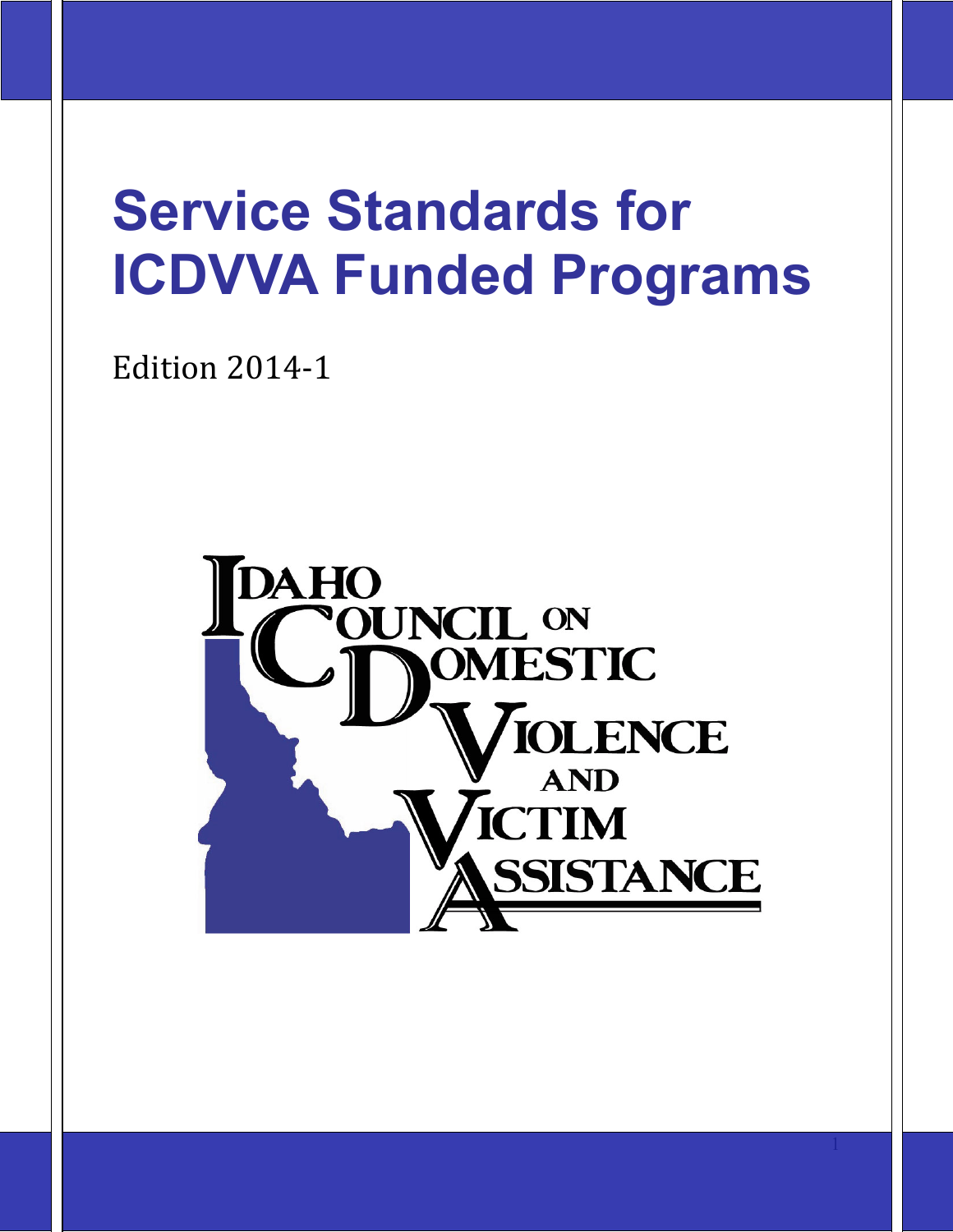# **TABLE OF CONTENTS**

| Program Operations and Organizational Administration 4 |    |
|--------------------------------------------------------|----|
|                                                        |    |
|                                                        |    |
|                                                        |    |
|                                                        |    |
|                                                        |    |
|                                                        |    |
| Court Advocacy 21                                      |    |
|                                                        |    |
|                                                        |    |
|                                                        |    |
|                                                        |    |
|                                                        | 33 |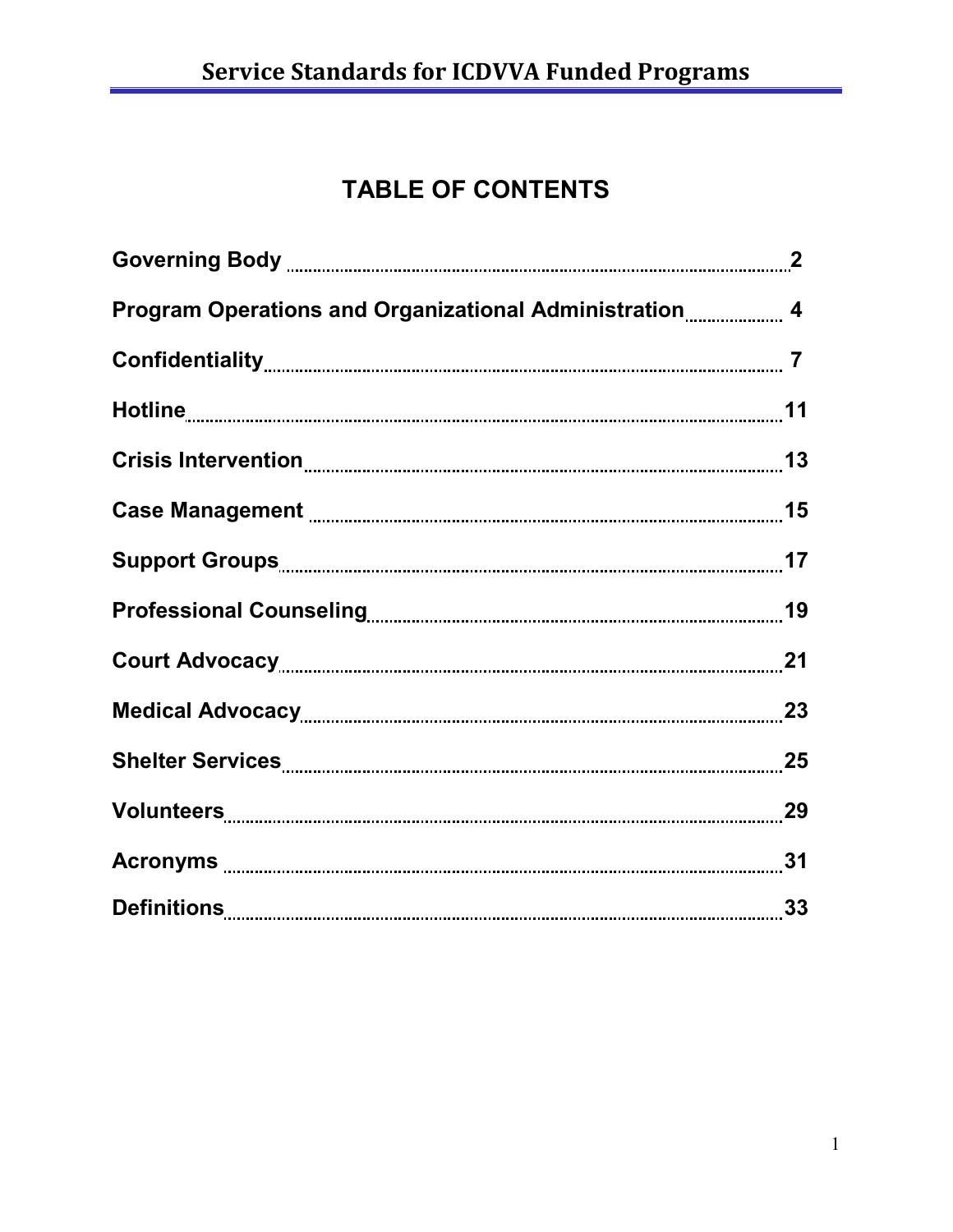## **GOVERNING BODY**

**A Governing Body must provide effective oversight of program operations and organizational administration ensuring high quality services to all victims of crime and must exercise fiscal and legal responsibilities ensuring the fiscal integrity of the program and compliance with State and Federal laws and regulations.**

## **SERVICE STANDARDS FOR GOVERNING BODY**

- 1. The primary purpose of a Governing Body is to govern the organization. A victim services program Governing Body does not oversee the day-to-day operations of the program. The Governing Body does establish the program's mission statement and policies necessary to carry out the mission, helps secure financial support and has legal and fiduciary responsibilities and accountability for the organization.
- 2. A victim services program Governing Body must abide by all respective and applicable Federal Laws, State Laws, Codes, and Statutes, i.e., Title 30- Corporations; Title 31-Counties and County Law.
- 3. The Governing Body responsibilities include, but are not limited to:
	- a. Operate in compliance with organization's Articles of Incorporation, by-laws, guidelines and resolutions, as applicable;
	- b. Develop/maintain a Governing Body structure with policies and practices that are designed to meet fiscal and governance responsibilities;
	- c. Commit to the organization's mission;
	- d. Recruit, orient and develop individual Governing Body members that reflect the diversity of the service community and possess needed skills, expertise and connections;
	- e. Provide on-going training for Governing Body members on their roles and responsibilities, program financial statements and procedures, program history and the services provided;
	- f. Follow policies and practices to ensure against conflict of interest;
	- g. Meet as a full board at least four times a year, with one meeting constituting an annual meeting, and more as needed to ensure overall organizational accountability and performance;
	- h. Prepare and provide an annual report at the Governing Body annual meeting;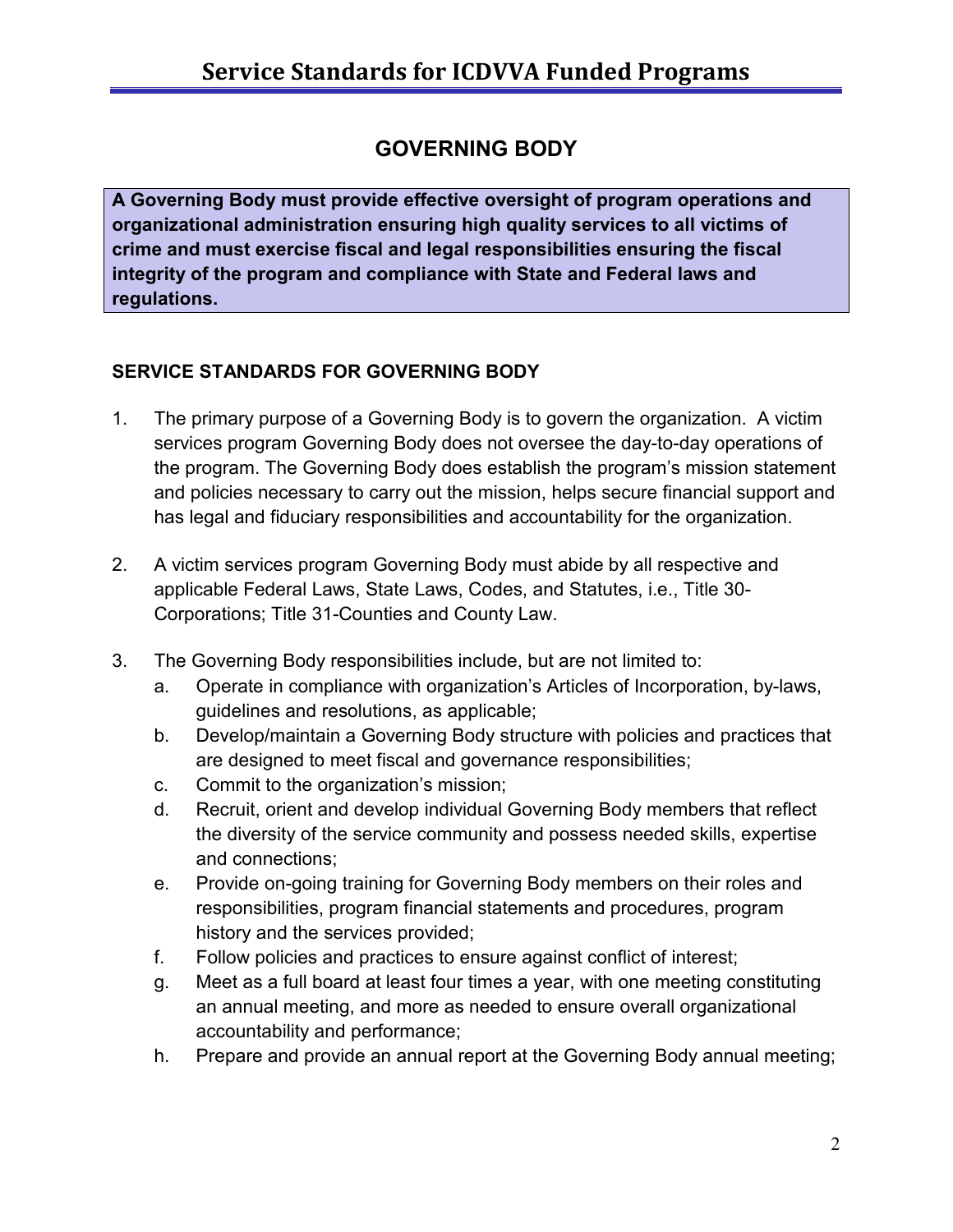- i. Review and approve financial reports at scheduled board meetings to be fully aware of the current financial status of the agency and to maintain fiscal integrity;
- j. Ensure written personnel policies and procedures are developed/reviewed and approved and are systemically followed and in compliance with all applicable rules, regulations, guidelines, and laws;
- k. Ensure financial policies and procedures are developed/reviewed and approved and are systemically followed and in compliance with all applicable rules, regulations, guidelines, and laws including the OJP and other applicable Financial Guides, applicable OMB circulars and CFR's; and
- l. Ensure an organizational structure is in place to provide effective victimcentered services.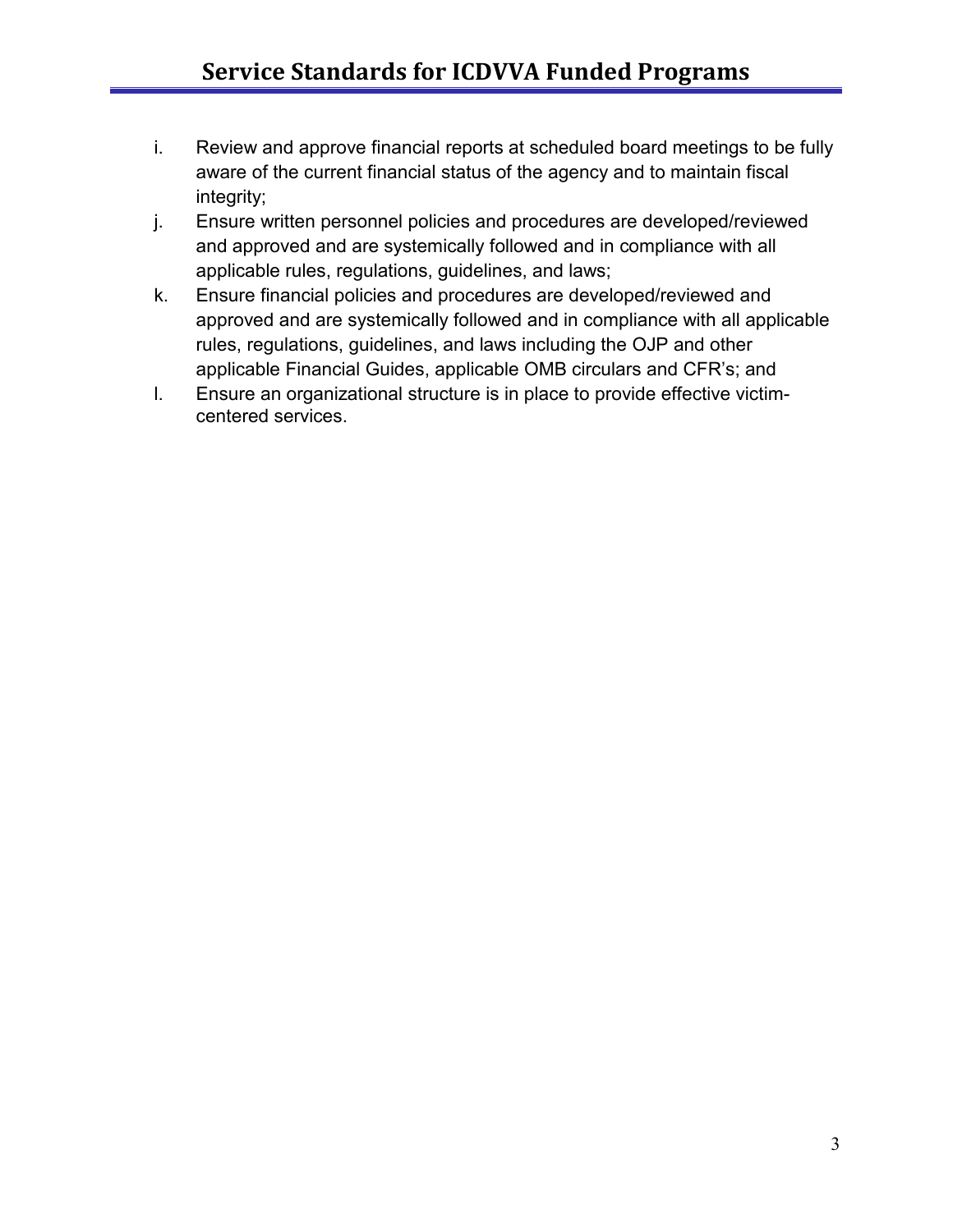## **PROGRAM OPERATIONS AND ORGANIZATIONAL ADMINISTRATION**

**Program operations and organizational administration refers to the management systems, policies and procedures developed and maintained by the program to ensure that high-quality victim-empowered, accessible and culturally and linguistically appropriate services are provided with accountability to victims of crime, regardless of their sex, gender identity, or sexual orientation in a safe and supportive environment.**

## **SERVICE STANDARDS FOR PROGRAM OPERATIONS AND ORGANIZATIONAL ADMINISTRATION**

- 1. Administration must develop and implement written policies and procedures that provide effective and efficient management systems designed to support the delivery of high quality victim empowered services that are accessible and culturally and linguistically appropriate in accordance with Federal and State laws in the following areas:
	- a. Program governance;
	- b. Planning;
	- c. Communication;
	- d. Recordkeeping;
	- e. On-going monitoring and program evaluation;
	- f. Human Resources; and
	- g. Fiscal responsibilities.
- 2. Administration must develop and implement written policies and procedures that ensure compliance with funding and legal requirements and that define operational processes and practices implemented in the program to include, but not limited to:
	- a. Personnel management:
		- i. Job descriptions of each staff position, addressing the roles and responsibilities, qualifications, and salary range;
		- ii. Procedures for the recruitment, selection, training, orienting, evaluating, supervising, disciplining, and terminating employees;
		- iii. Procedures for verification of personal and employment references and conducting criminal background checks on all employees;
		- iv. Standards of conduct and ethics policies that include clear professional boundaries between and among supervisors, staff and people served and that ensure confidentiality;
		- v. Methods for providing staff and volunteers with opportunities for training, development, and advancement;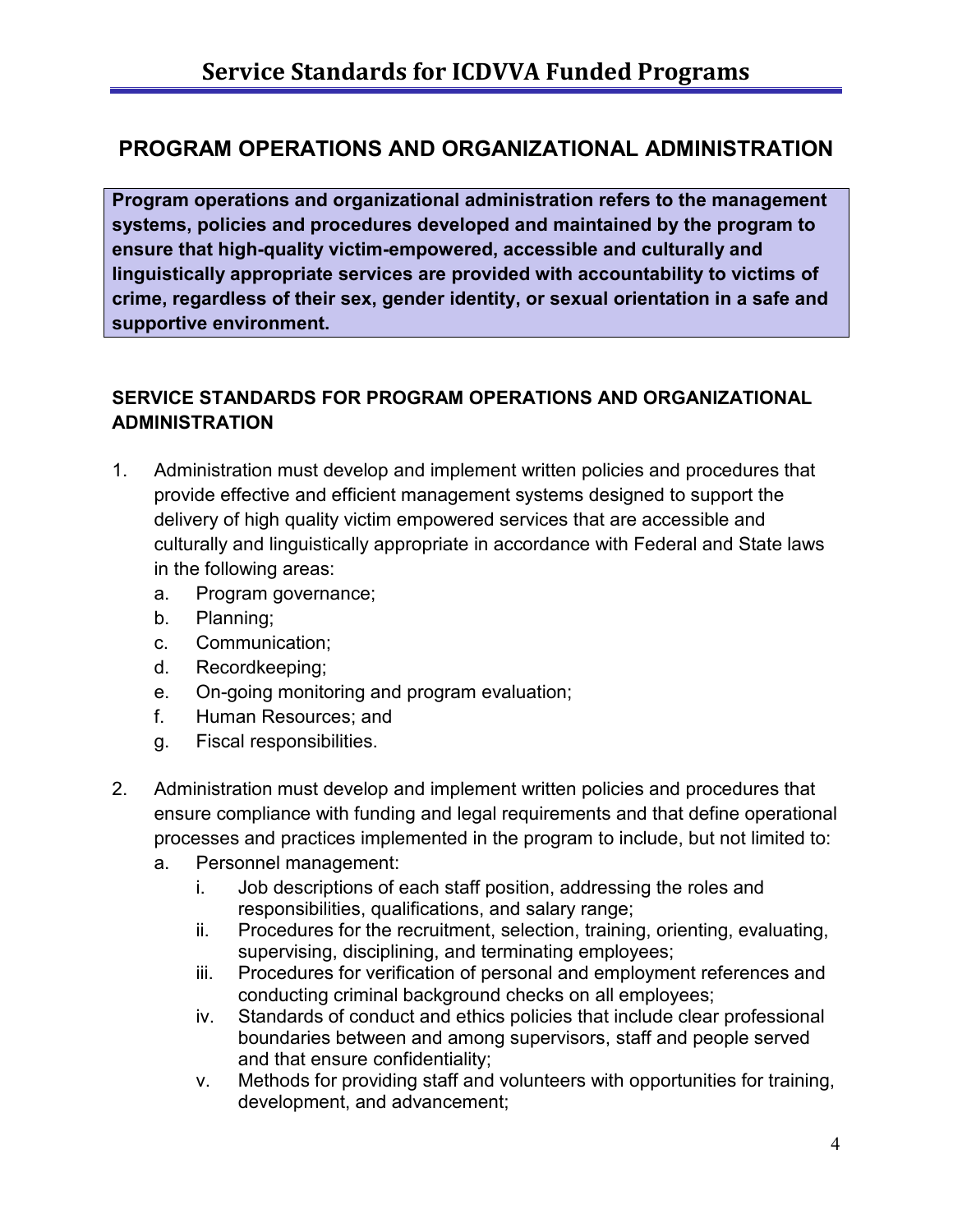- vi. A description of the procedures for conducting staff performance appraisals;
- vii. Assurances that the program is an equal opportunity employer and does not discriminate against any employee based on any classification protected by local, state, or federal law; and
- viii. A description of employee-management relation procedures, including those for managing employee grievances and adverse actions without bias or fear of retaliation.
- b. Fiscal management:
	- i. OMB Circulars;
	- ii. Applicable CFR's; and
	- iii. OJP or other applicable Financial Guides.
- c. Staff and volunteers:
	- i. All victim service staff, consultants, volunteers, and contractors must have the education and/or equivalent experience, skills sets, and applicable licensures/credentials necessary to perform their assigned functions responsibly and to ensure quality victim-centered service delivery;
	- ii. Executive Director or Program Administrator must have the education and/or equivalent experience or training to effectively and efficiently achieve the organizational mission. Executive Director or Program Administrator should also have the education, and/or equivalent experience or training in administration/management, including leadership and program management, human resources management, grants/fiscal management, community and partnership building, and knowledge of all applicable and relevant local, State and Federal laws/regulations; and
	- iii. Financial staff/contractors must have education and/or equivalent experience or training in fiscal management, including knowledge of generally accepted accounting principles and all applicable and relevant local, State and Federal laws/regulations.
- d. Staff and volunteer training:
	- i. Agencies must have at least one staff person who fulfills the role of providing direct service victim advocacy. All direct service victim advocacy staff and volunteers must obtain 40 hours of training relevant to the respective victim service role, of which, 20 of the hours must be completed before working with clients;
	- ii. Agencies must ensure that all staff obtains a minimum of 20 hours and volunteers, who work directly with victims, obtain a minimum of 10 hours of continuing education training annually to assist them in acquiring or increasing the knowledge and skills they need to fulfill their job responsibilities. The training must be directed toward improving the ability of staff and volunteers to deliver quality victim-centered services; and
	- iii. All shelter staff must have current First Aid/CPR Certification.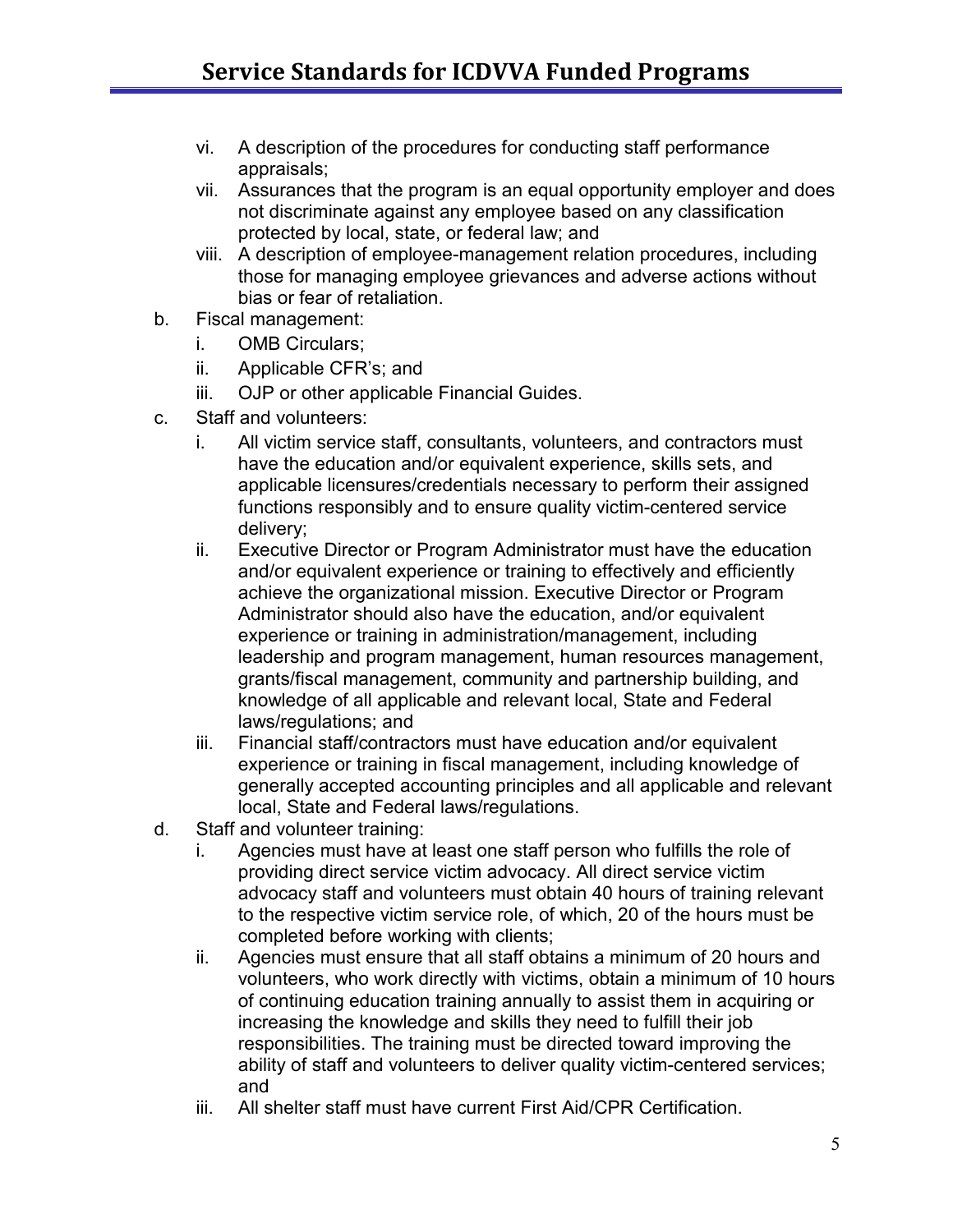- e. Shelter Health and safety: *Programs must develop written procedures and documents that address the following (if applicable):*
	- i. Providing every client with an individual locking box, locker, or cabinet for storage of medications and valuables to ensure privacy, autonomy and a safe environment and to ensure compliance with Federal and State laws;
	- ii. Responding to contagious conditions and communicable diseases, e.g., head lice, scabies;
	- iii. Shelter bedrooms shall be checked regularly for health and safety reasons. Bedding shall be washed at least weekly. Plastic covers are required for beds. Plastic covers are required for pillows, unless pillows are taken with clients when they leave the shelter. Shelter kitchens and bathrooms shall be carefully cleaned on a regular basis;
	- iv. Written instructions on issues such as hand washing, personal care and food storage and preparation must be available;
	- v. First Aid supplies recommended by the Red Cross, Public Health or other appropriate entity shall be available at all times;
	- vi. Storage of cleaning supplies, hazardous materials and poisons; to include procedures in treating and accessing emergency care for exposures;
	- vii. Exposure Control Plan, as applicable, in conformance with OSHA's Bloodborne Pathogens Standard 29 CFR 1910.1030;
	- viii. Must have annual fire inspection to ensure compliance with local fire codes and have a posted fire evacuation plan;
	- ix. Must have secure locks for all windows, doors and other building accesses;
	- x. Must have telephone available for emergency calls;
	- xi. Must have secure area for children to play; and
	- xii. Must have accommodations for service animals, emotional support animals and/or assistance animals.
- f. Confidentiality as outlined in Standards;
- g. Volunteers as outlined in Standards;
- h. Accessibility as outlined in the Glossary; and
- i. Culturally and linguistically appropriate services as outlined in the Glossary.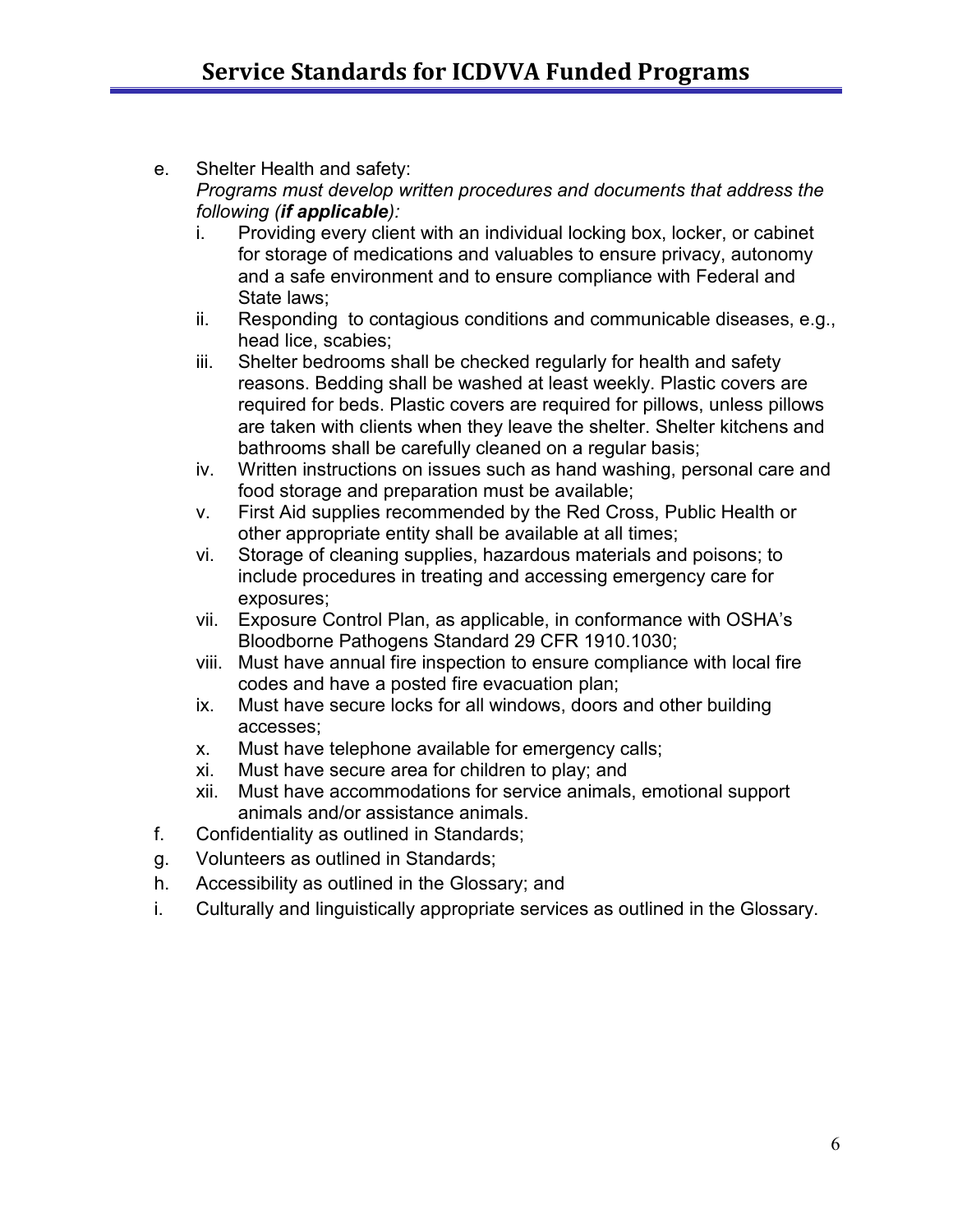## **CONFIDENTIALITY**

**Confidential information includes any written, electronic or verbal information and communication between a person seeking or receiving services and any program staff, volunteer, or board member in the course of that relationship; any records, written or electronic, which identify a person to whom services have been or are currently being provided; and any information about services provided to any individual and/or family are confidential.**

## **SERVICE STANDARDS FOR CONFIDENTIALITY**

- 1. The standards for confidentiality policies developed by programs and in place must be in accordance with confidentiality requirements of State law, contracts for funding with State and/or Federal agencies, and Federal law and regulations.
- 2. A program must have policies and procedures which serve to ensure that the confidentiality of any information that may identify individuals seeking or receiving services is not breached. These policies should include, but are not limited to: interagency communications, storage and access to records and services documentation, information systems and computers containing identifying personal information. Information contained in an individual's service record or other verbal, electronic, or written communications that identify individuals served by the program are confidential.
- 3. Programs that receive State or Federal funds must have policies and procedures in place that maintain compliance with the confidentiality requirements at the Federal level. These include the following specific provisions to:
	- a. Protect the confidentiality and privacy of all individuals seeking services. No individual client information can be revealed without the informed written, reasonable time-limited consent of the person about whom information is being sought. This provision includes the release of information specific to medical and substance abuse confidentiality laws and limited release of information to 911 emergency services when life is at risk;
	- b. Maintain the confidentiality of minors who are receiving services. Federal law prohibits mental health records of individuals over the age of 14 from being disclosed to anyone, including parent or guardian, without the written consent of the individual;
	- c. Maintain the confidentiality of information that can be released to the parent or guardian of a minor, to the legal guardian of a person with a disability, or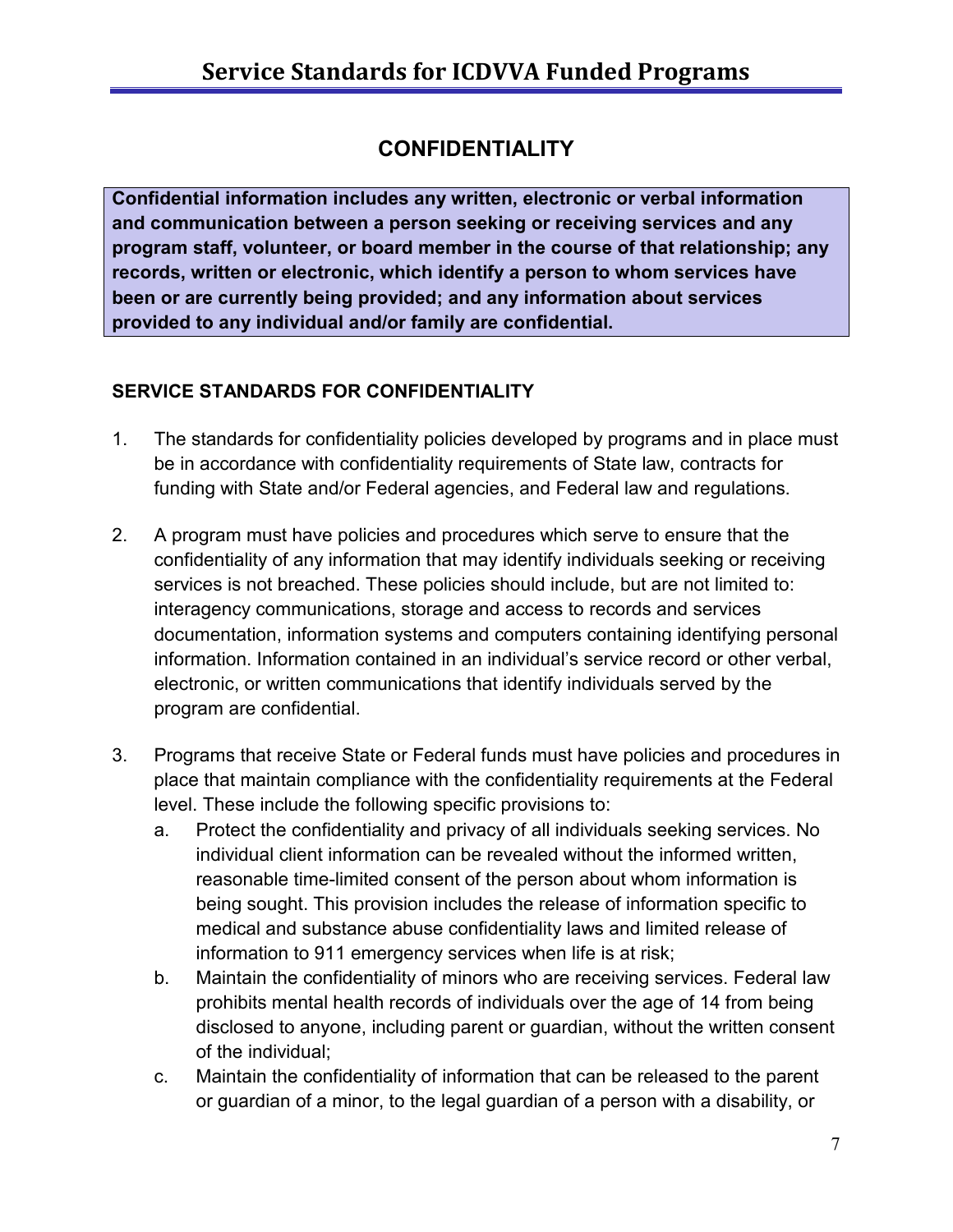pursuant to statutory or court mandate. Federal law provides that consent for release may not be given by the abuser of the minor, the abuser of the other parent of the minor, or the abuser of a person with a disability;

- d. Prohibits the disclosure of personally identifying victim information to any third party shared data system, including "HMIS" or the homeless management information system. Personally identifying information includes, but is not limited to: first and last name, a home or other physical address, contact information, a social security number, date of birth, racial or ethnic background, or religious or any other information that would serve to identify any individual; and
- e. If confidentiality cannot be guaranteed (e.g., services are being offered by an individual employed by law enforcement or a prosecutor's office), the individual providing services will notify the service recipient of limitations on maintaining confidentiality at the onset of service provision.
- 4. A program must have policies to ensure all consent for release of information forms are signed in writing by the person or their legal guardian about whom information is to be released, or in the case of minors by their parent/guardian, and must be signed by a witness when applicable. Forms shall be available in regularly encountered languages other than English. Clients, whose primary language is neither English nor a regularly encountered language, will be provided interpreter services to assist with the completion of the release of information form and must specifically include:
	- a. The specific information to be released;
	- b. The purpose of the release of information;
	- c. The person and/or entity to which the information is to be released;
	- d. Signatures of person giving consent and person witnessing the signature as well as the date on which the form was signed;
	- e. The date at which the consent for release of information terminates;
	- f. Language that clearly indicates that the consent for release of information may be revoked at any time;
	- g. Covered entities under HIPPA (Health Insurance Portability and Privacy Act) must ensure release is in compliance with Federal Privacy laws; and
	- h. If releasing information about drug or alcohol use, the release must be in compliance with Federal Drug and Alcohol Regulation 42 CFR Part 2.
- 5. Policies must also address how program staff, volunteers and Board of Directors will respond to summonses, subpoenas or court orders for confidential information, and should, whenever possible, provide specific detail allowing for service of these court orders at a location other than that of the program.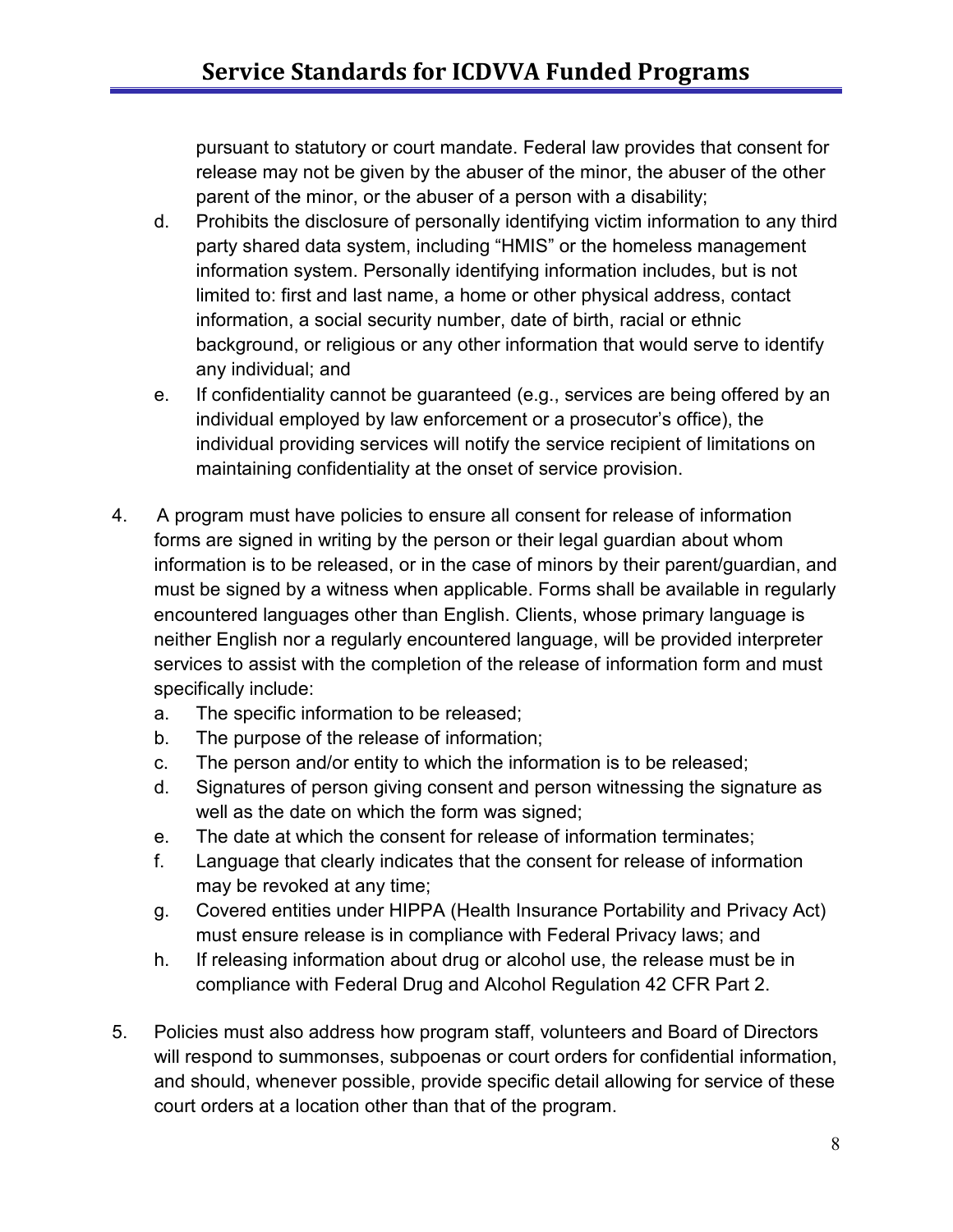- 6. A program must ensure that members of the Board of Directors, staff, and volunteers sign a written statement agreeing to maintain the confidentiality of all information and records pertaining to those receiving or seeking services through the program and shelter facilities, in accordance with confidentiality requirements of State law, contracts for funding with State and/or Federal agencies, and Federal law and regulations. The confidentiality agreement should outline that it applies even after the signee has terminated his or her relationship with the program.
- 7. A program must maintain all records which contain personally identifying information in a secure, locked storage area. Organizations should have policies and safeguards in place to prevent unauthorized access to information identifying individuals seeking or receiving services, including all information systems and computer-accessible records or documents.
- 8. A program must have policies that allow review and access to records only by staff, volunteers and funders as necessary to provide or supervise services, perform grant or audit reporting duties, or to respond to court orders, Programs should identify in their confidentiality policies who will have access to confidential information, records and information systems.
- 9. Service recipients must be informed of their rights to inspect their personal records and/or files, request changes or additions to the content of those records, submit rebuttal data or memoranda of their files, and/or file objections if they disagree with content of record or file. Programs must have written policies and procedures regarding these rights and how they are enforced. Similarly, if a service recipient signs a valid release of information, that information must be released pursuant to the written request.
- 10. Programs must discuss the requirement of maintaining confidentiality and obtain a signed confidentiality statement from all service recipients.
- 11. Electronic records of services provided, when used, must be kept confidential and maintained to ensure that records are accessible only to those listed above, and to ensure that the records are properly destroyed or purged when no longer needed, per record retention and disposal policy.
- 12. Programs must have a policy addressing record retention that includes how long specific forms are kept, and the proper destruction of paper files and electronic files, while safeguarding confidential information. Program administrators should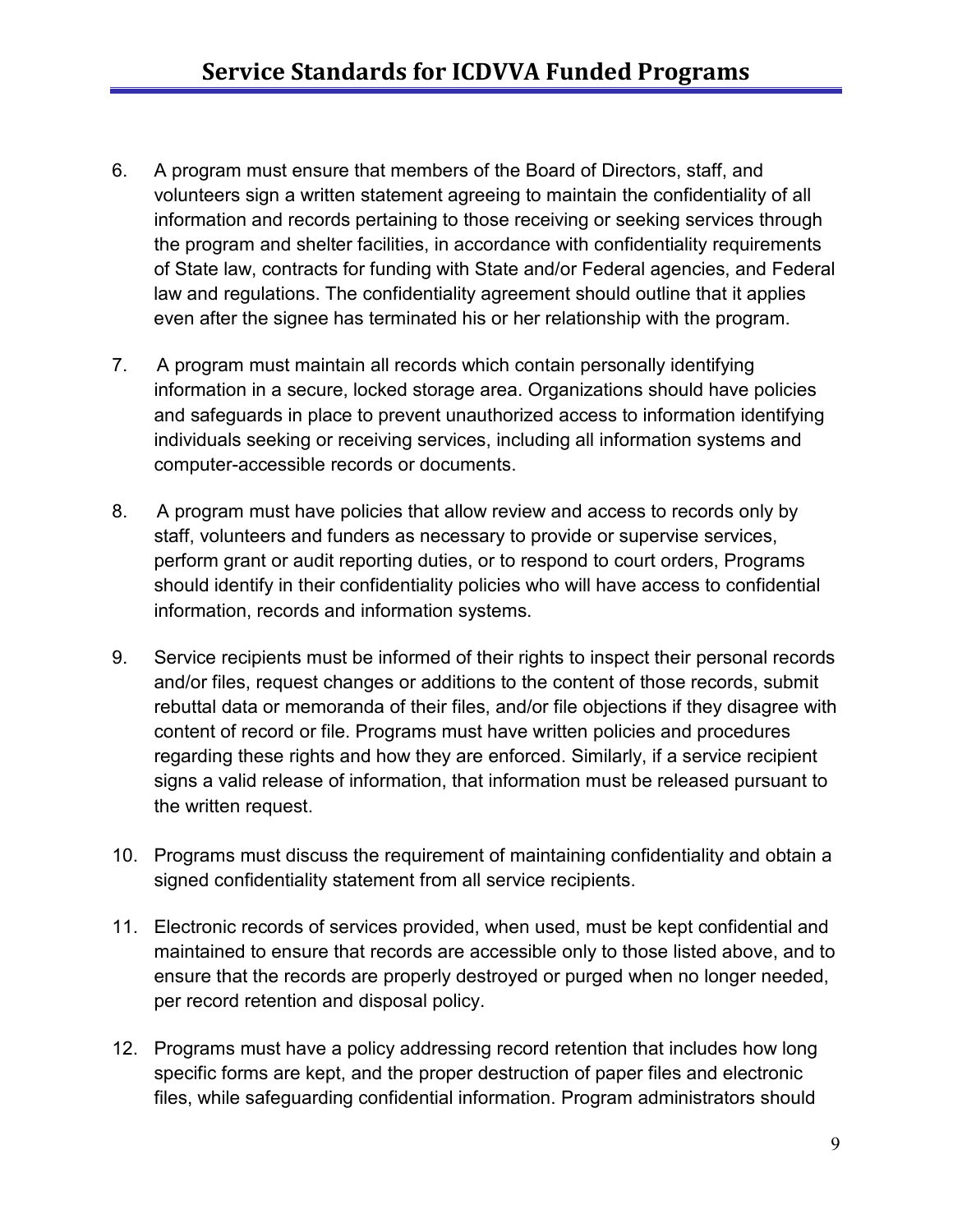take into consideration the needs of the program and the requirements of funders when setting the length of time documents are to be kept.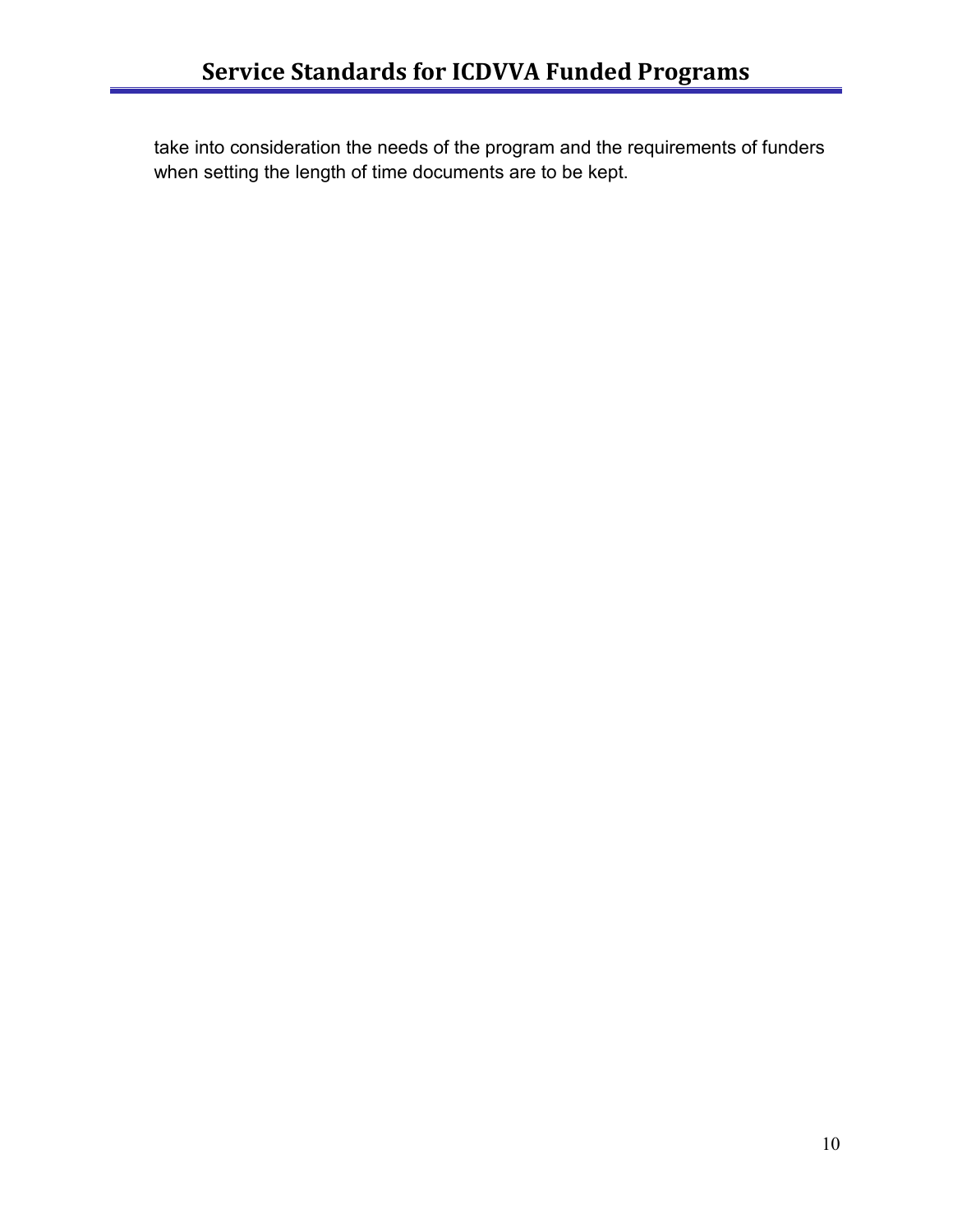## **HOTLINE**

**Hotline refers to crisis intervention, information and referral provided 24 hours a day, every day of the year, on a telephone line answered by qualified, trained staff members, volunteers or contractor.**

#### **SERVICE STANDARDS FOR HOTLINE**

- 1. All organizations that provide hotline services must provide publicized hours of operation. A hotline operated by a domestic violence/sexual assault program must provide 24-hour crisis telephone access to the program that is accessible and linguistically appropriate.
- 2. The hotline number must be advertised, and widely distributed.
- 3. The hotline must be answered by a program staff member, volunteer or contractor who has had training on crisis intervention and trauma-informed approaches to answer hotline calls.
- 4. Programs offering hotline services must provide emergency telephone crisis intervention and advocacy. These services include, but are not limited to:
	- a. Assessment of the caller's critical needs;
	- b. Listening to and validating the caller's experience;
	- c. Safety planning;
	- d. Information about available legal remedies;
	- e. Crisis intervention; and
	- f. Information and referral to available community resources.
- 5. Programs must provide equal access to the domestic violence hotline to victims who are Deaf or Hard of Hearing.
- 6. Programs must provide written procedures on how advocates can identify the language needs of a Limited English Proficiency (LEP) individual, access and provide the necessary language assistance services, and work with interpreters. Bilingual hotline staff member, volunteer, or contractor should receive regular training on proper interpreting and translation techniques, ethics, and specialized terminology.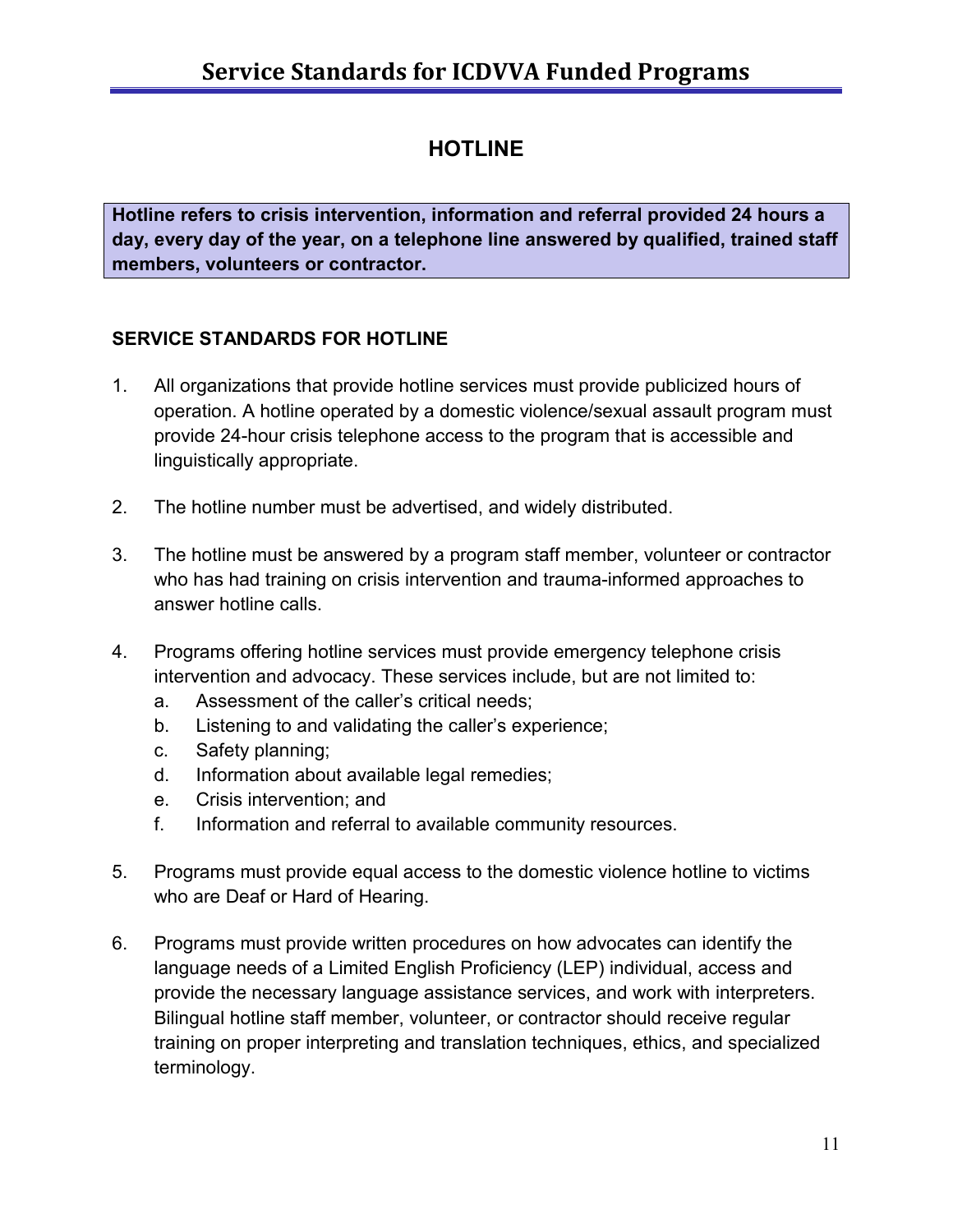- 7. Programs shall maintain a schedule that provides volunteers with a staff member as back-up during hotline coverage.
- 8. Programs offering hotline services shall have written procedures that include, but are not limited to:
	- a. Scheduling, coverage and back-up;
	- b. Confidentiality;
	- c. Assessing for suicide risk of a caller;
	- d. Assessing risk;
	- e. Provision of relay services for Deaf or Hard of Hearing;
	- f. Provision of services for individuals with disabilities;
	- g. Provision of interpreter services for individuals with Limited English Proficiency; and
	- h. Safety planning for children/families involved.
- 9. An evaluation of the hotline services may be conducted to ensure quality of those services. The evaluation component is to be designed, developed and implemented in such a way that best meets the individual program needs.
	- a. Evaluation procedures must be voluntary with a process in place to ensure confidentiality or anonymity of respondents. Anonymous evaluations may include, but are not limited to:
		- i. Periodic satisfaction surveys; and/or
		- ii. Exit surveys.
	- b. Non-anonymous evaluations may include, but are not limited to:
		- i. An advisory board consisting of current and former services recipients and staff who review policies and procedures; and/or
		- ii. Focus groups.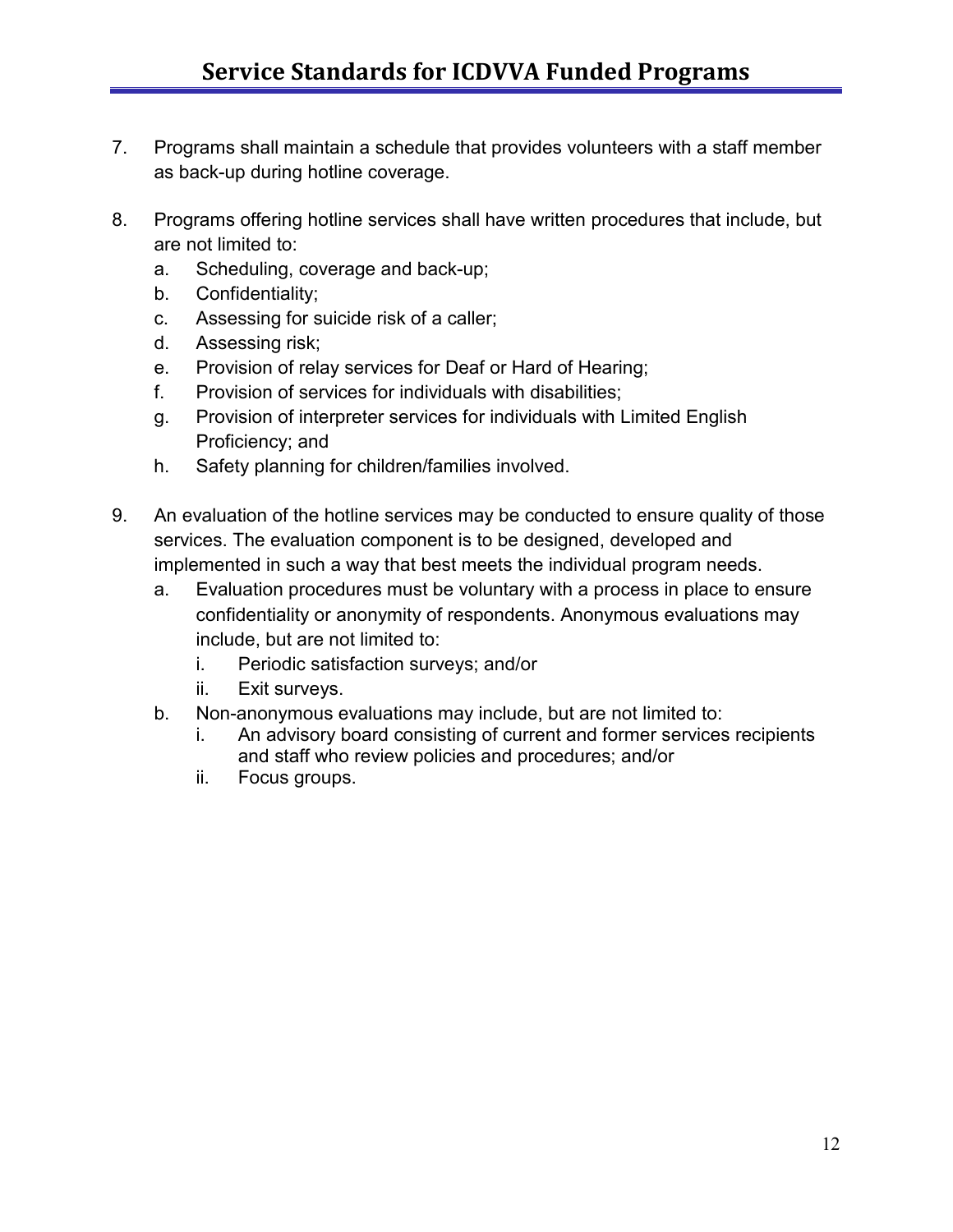## **CRISIS INTERVENTION**

**Crisis Intervention defines the interactions and activities performed over the telephone or in person by a qualified, trained staff member or volunteer with an individual in crisis to stabilize emotions, clarify issues, and provide support. The process of crisis intervention includes assistance with referrals to help explore options for resolution of the individual's self-defined crisis and needs.**

#### **SERVICE STANDARDS FOR CRISIS INTERVENTION**

- 1. Crisis intervention services are provided by a qualified, trained staff member or volunteer using trauma-informed, accessible and culturally and linguistically appropriate approaches in the delivery model.
- 2. Crisis intervention services must be provided with a primary focus on the provision of information, advocacy, validation of feelings, safety planning and empowerment to reinforce the individual's autonomy and self-determination. Crisis Intervention services should be based on trauma-informed, accessible and culturally and linguistically appropriate approaches.
- 3. Crisis intervention services are based upon a problem-solving model to provide information and referrals that assist an individual/family in crisis. Crisis intervention services include, but are not limited to:
	- a. Assessing initial risk and/or danger;
	- b. Assessing needs;
	- c. Listening;
	- d. Establishing rapport and communication;
	- e. Validating feelings and providing support;
	- f. Safety planning;
	- g. Providing referrals, as requested, to community resources such as shelters, attorneys, clinicians, or medical providers;
	- h. Formulating an action plan; and/or
	- i. Exploring possible options to support safety.
- 4. Goals for crisis intervention services are defined as including, but not limited to, interactions that:
	- a. Stabilize emotions;
	- b. Clarify issues; and
	- c. Provide support and assistance.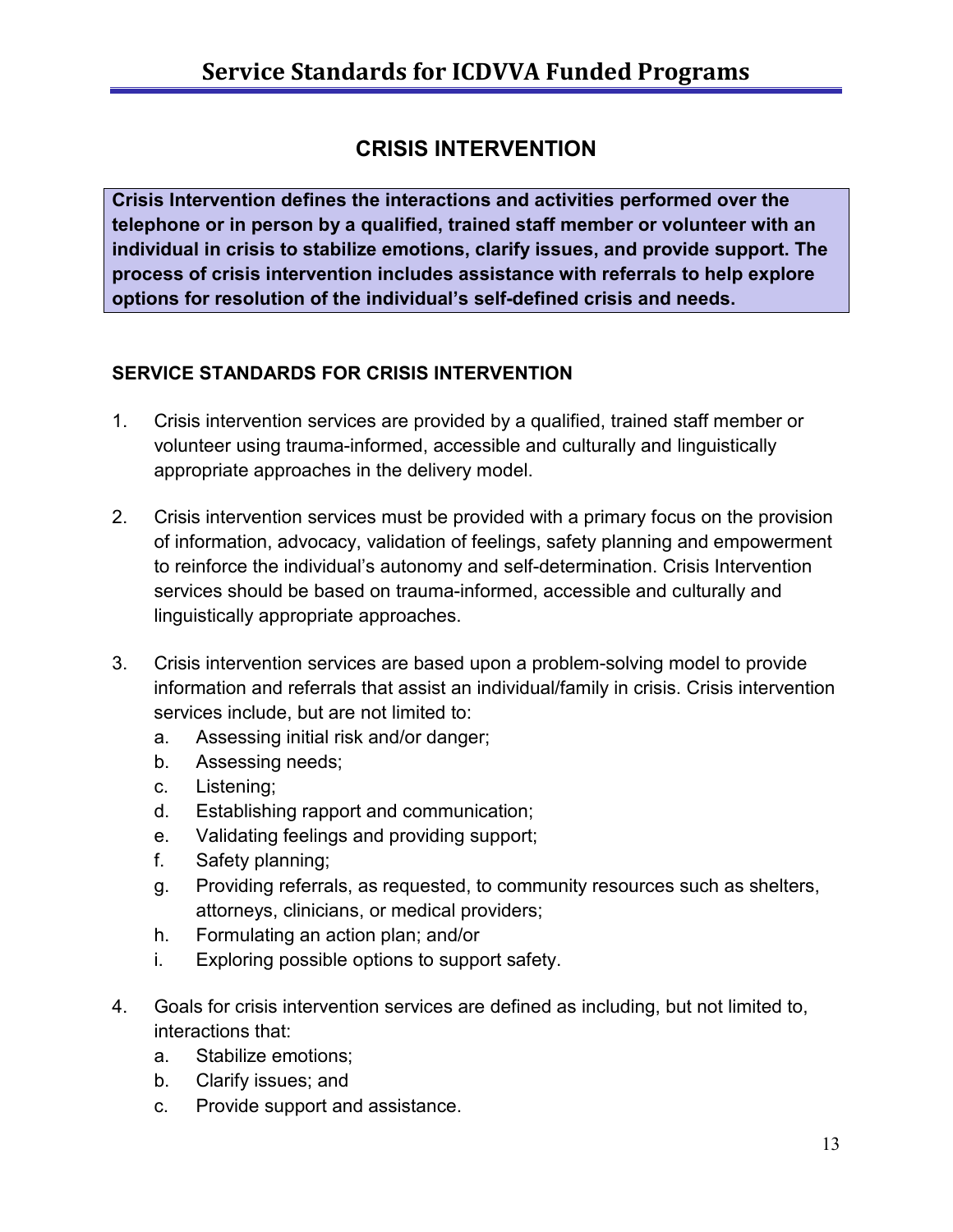- 5. Crisis intervention services may include the provision of education, information and referral, as appropriate to each case.
- 6. A program that offers crisis intervention services must provide services that are accessible and developmentally, culturally and linguistically appropriate to both residential and non-residential clients.
- 7. An evaluation of the crisis intervention services must be conducted to ensure quality of services. The evaluation component is to be designed, developed and implemented in such a way that best meets the individual program needs.
	- a. Evaluation procedures must be voluntary with a process in place to ensure confidentiality or anonymity of respondents. Anonymous evaluations may include, but are not limited to:
		- i. Periodic satisfaction surveys; and/or
		- ii. Exit surveys.
	- b. Non-anonymous evaluations may include, but are not limited to:
		- i. An advisory board consisting of current and former services recipients and staff who review policies and procedures; and/or
		- ii. Focus groups.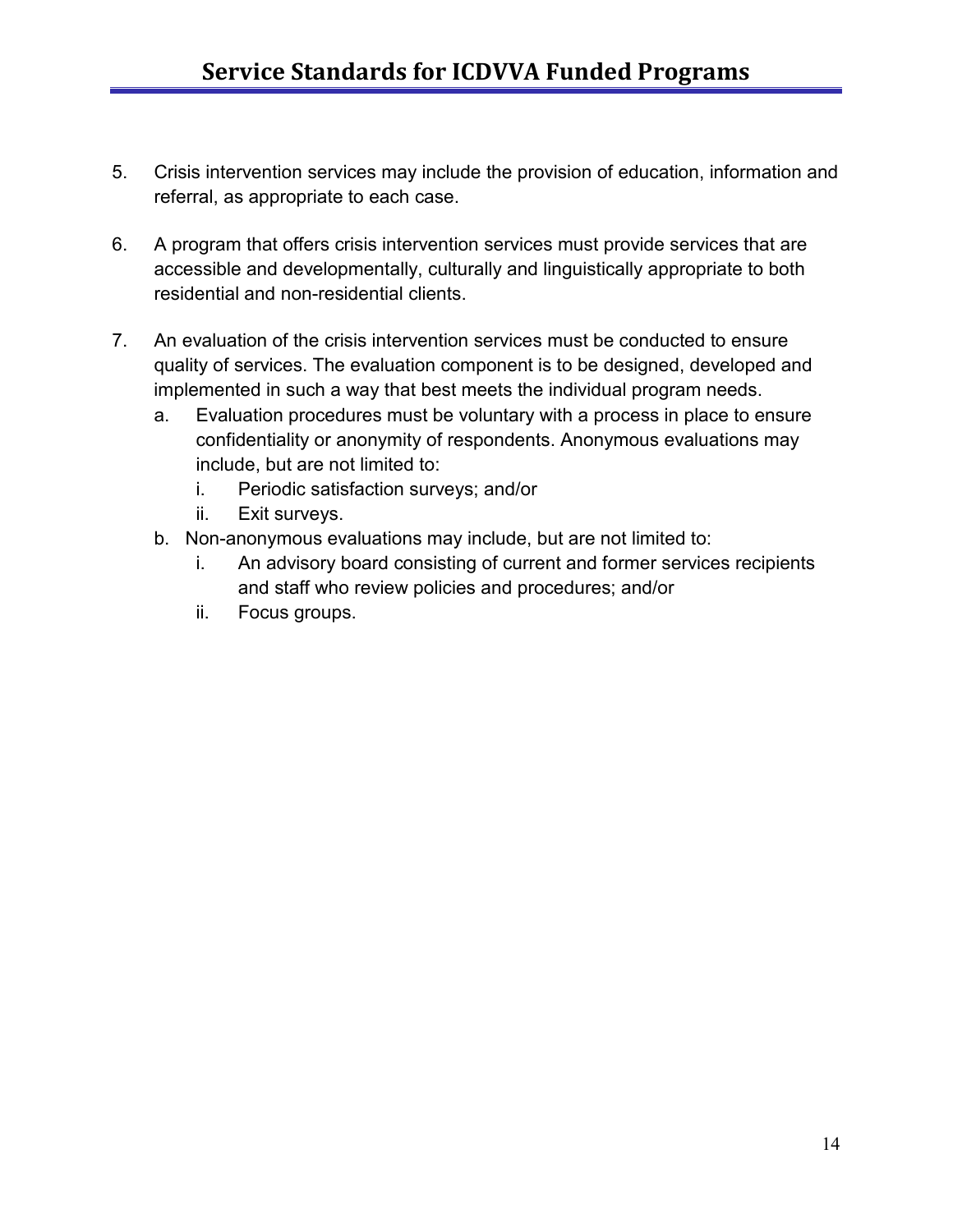## **CASE MANAGEMENT**

**Case management is provided to an individual and/or families through advocacy, which includes assistance in obtaining needed services, facilitation of access to short and long-term resources, development of safety plans, and coordination of services from multiple services providers in a collaborative approach across social, criminal justice, and health care systems, among others. Case management services are provided by qualified trained staff members or volunteers and shall be voluntary, utilizing a trauma-informed approach.**

#### **SERVICE STANDARDS FOR CASE MANAGEMENT**

- 1. Case management services are provided by qualified, trained staff members or volunteers who are required to be trained in the practice and dynamics of traumainformed approaches.
- 2. Case Managers (or advocates providing case management services) must have access to and be familiar with a complete list of community resources and will be expected to establish working relationships with other service providers.
- 3. Case Managers assume a coordinating role using a voluntary services approach, and facilitate the provision of services provided by other organizations and/or professionals in a coordinated and collaborative approach to service provision while complying with Federal laws regarding confidentiality.
- 4. A program offering case management services must provide services that are accessible and developmentally, culturally and linguistically appropriate to both residential and non-residential clients.
- 5. Upon the identification of needed services for the individual and/or family, the Case Manager will facilitate service delivery and referrals and encourage on-going communication with the providers of any additional services that may include, but are not limited to:
	- a. On-going and long-term safety planning;
	- b. Medical, nutritional and/or other health services;
	- c. Counseling for individual, children, and/or family;
	- d. Law enforcement assistance;
	- e. Civil legal options;
	- f. Public assistance services, including job training and support services;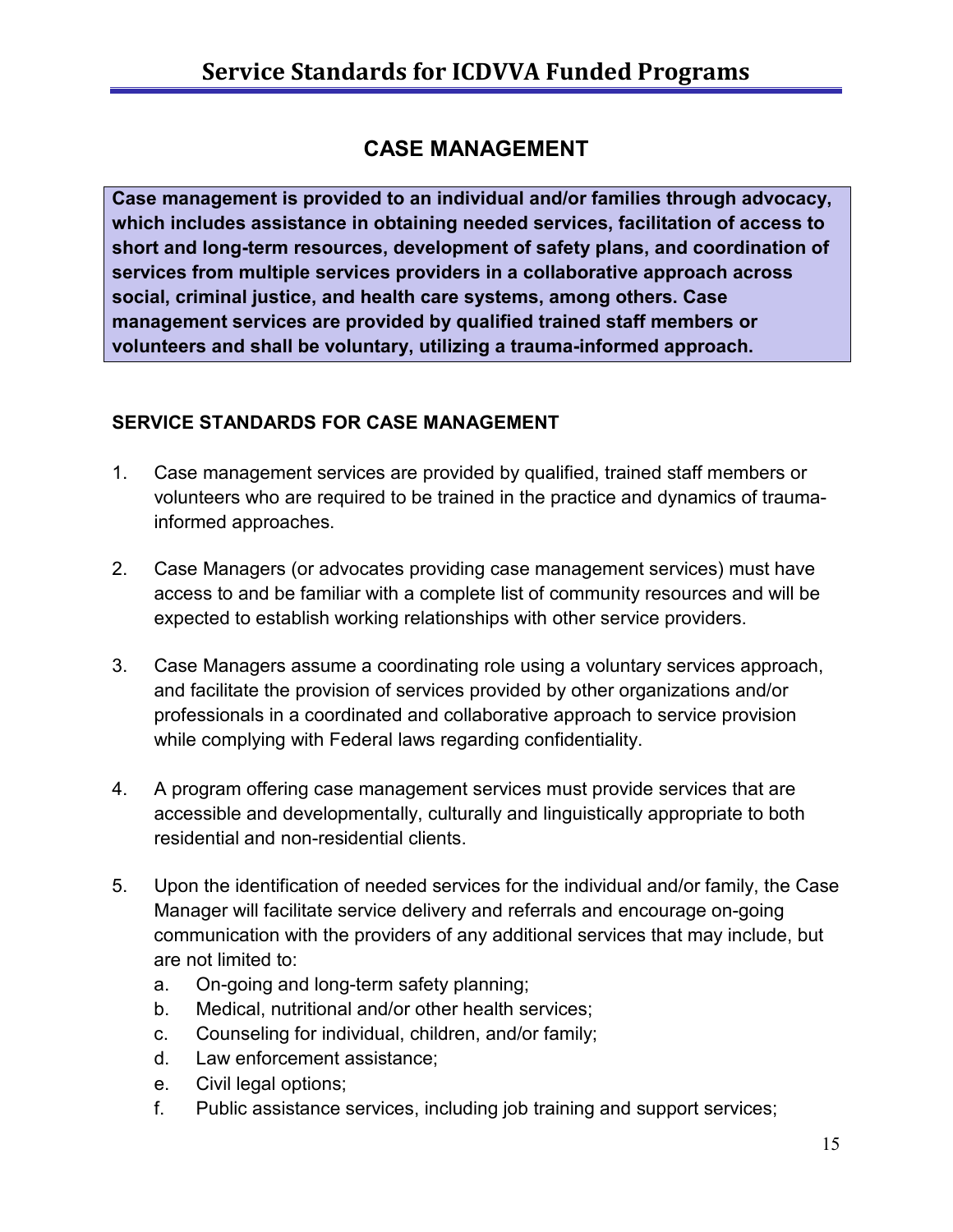- g. Emergency, short-term, transitional and/or permanent housing;
- h. Child care services and parenting education;
- i. Child protection services;
- j. Alcohol and drug evaluation and education;
- k. Alcohol or substance abuse treatment services;
- l. Services for persons with disabilities (Clients may be referred to an outside agency which advocates for rights of the disabled; all services must be available to individuals with disabilities.);
- m. Transportation assistance;
- n. Education, continuing education, GED and/or literacy classes;
- o. Lesbian, gay, bisexual or transgendered support services;
- p. Employment readiness services and/or job training;
- q. Interpersonal/translation services and/or immigration assistance;
- r. Financial planning and credit rights information and services; and/or
- s. Other related services as needed.
- 6. An evaluation of the case management services must be conducted to ensure quality of those services. The evaluation component is to be designed, developed and implemented in such a way that best meets the individual program needs.
	- a. Evaluation procedures must be voluntary with a process in place to ensure confidentiality or anonymity of respondents. Anonymous evaluations may include, but are not limited to:
		- i. Periodic satisfaction surveys; and/or
		- ii. Exit surveys.
	- b. Non-anonymous evaluations may include, but are not limited to:
		- i. An advisory board consisting of current and former services recipients and staff who review policies and procedures; and/or
		- ii. Focus groups**.**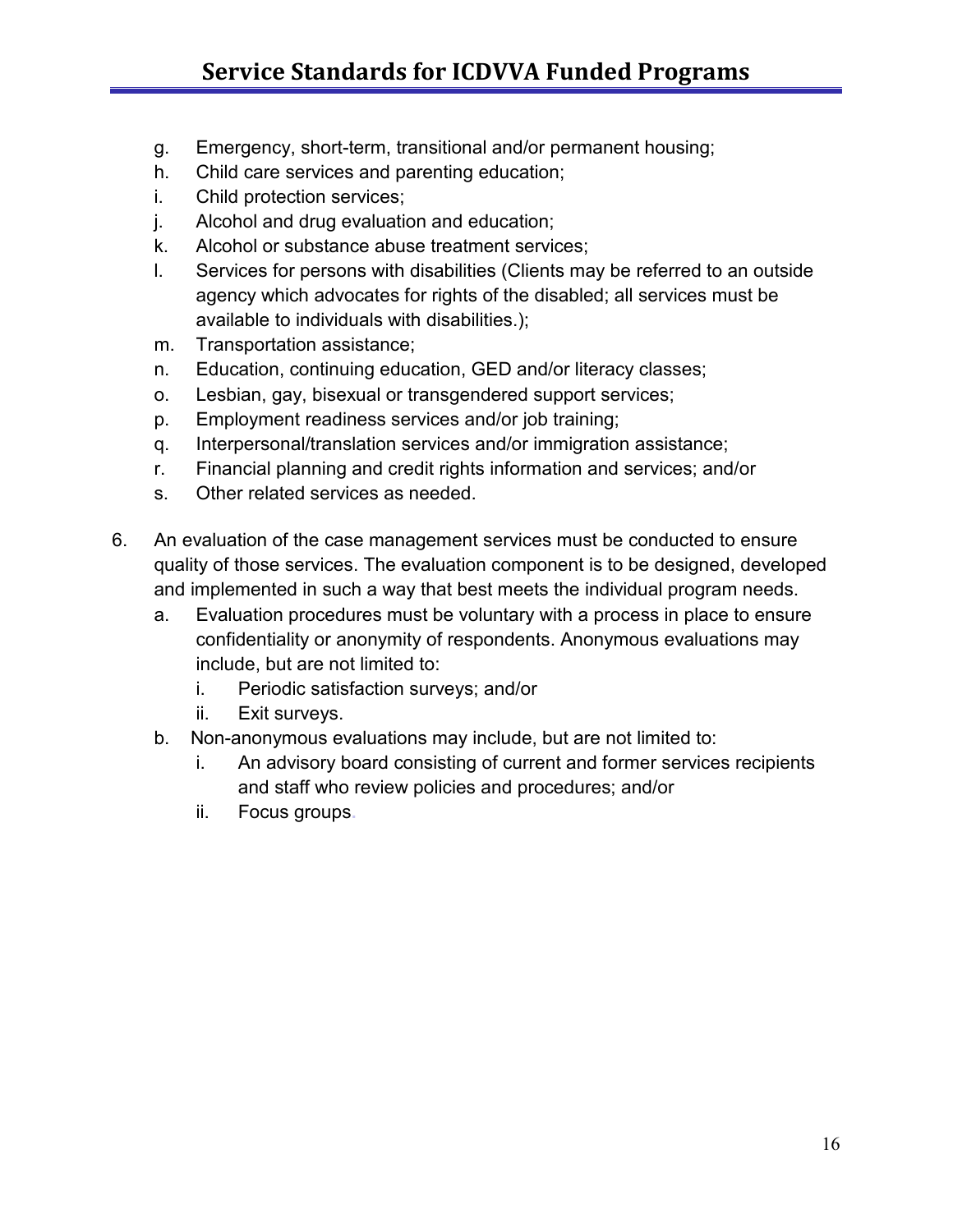## **SUPPORT GROUPS**

**Support groups are interactive group sessions that may be non-directed, topic oriented or informational and educational, which are facilitated by qualified, trained staff members or volunteers and shall be voluntary.**

#### **SERVICE STANDARDS FOR SUPPORT GROUPS**

- 1. A program providing support group services must ensure that the staff member or volunteer facilitating the support group has the required training. The facilitator should have training, education or experience in group facilitation and group dynamics for a peer-to-peer led group, and in trauma-informed, culturally and linguistically appropriate approaches.
- 2. A program providing shelter should offer support group services that are accessible and developmentally, culturally and linguistically appropriate to both residential and non-residential clients.
- 3. At the beginning of the support group, the group facilitator must discuss the requirement of maintaining confidentiality and obtain signed confidentiality statements from each participant.
- 4. Support groups services, which differ from professional group therapy, must provide support that addresses needs identified by those attending the group session, which includes, but is not limited to:
	- a. Safety planning;
	- b. Active listening;
	- c. Problem solving;
	- d. Addressing needs identified by those attending the group session;
	- e. Information about available legal options; and
	- f. Information about available community resources.
- 5. Evaluation of the services must be conducted to ensure quality of services. The evaluation component is to be designed, developed and implemented in such a way that best meets the individual program needs.
	- a. Evaluation procedures must be voluntary with a process in place to ensure confidentiality or anonymity of respondents. Anonymous evaluations may include, but are not limited to:
		- i. Periodic satisfaction surveys; and/or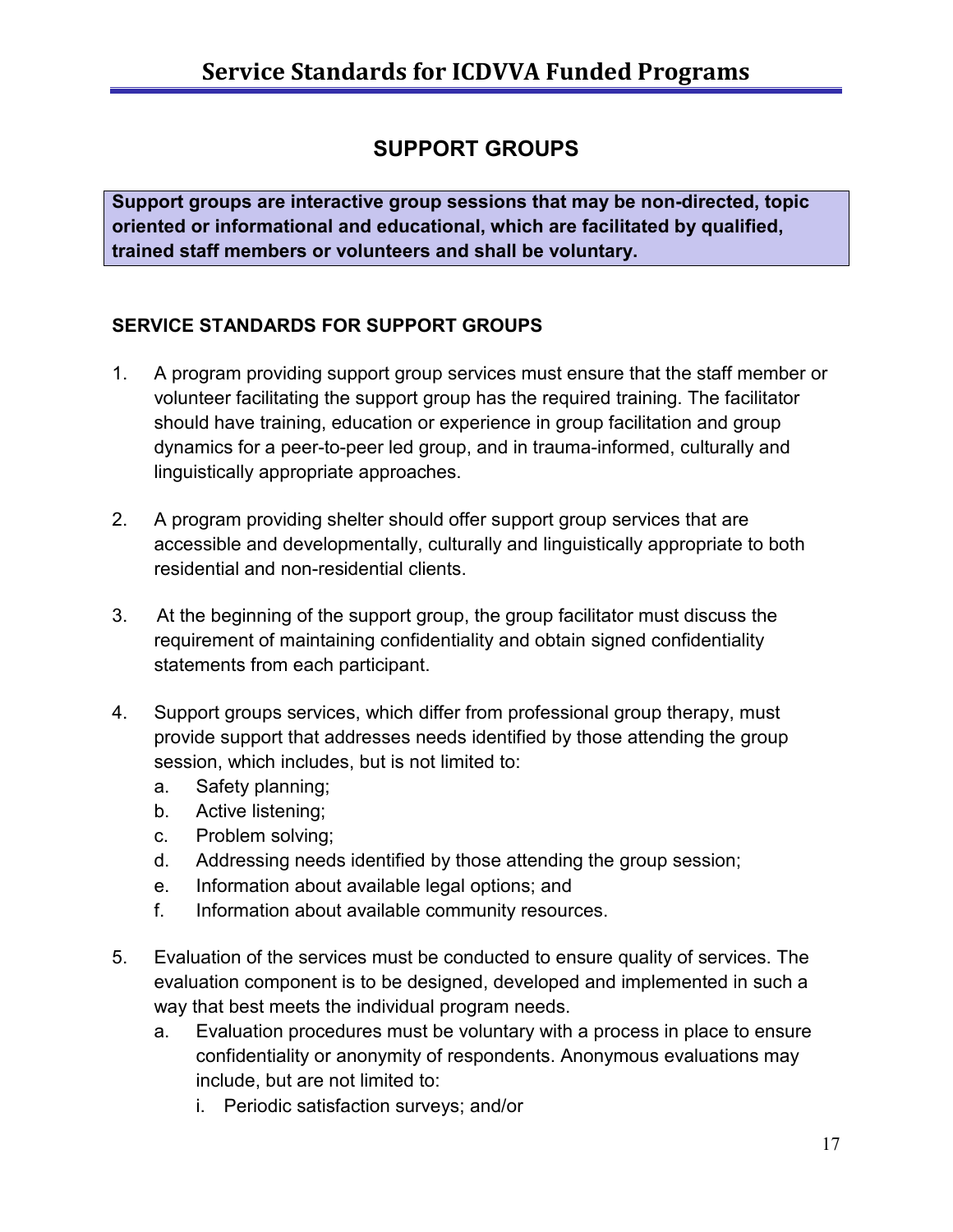- ii. Exit surveys.
- b. Non-anonymous evaluations may include, but are not limited to:
	- i. An advisory board consisting of current and former services recipients and staff who review policies and procedures; and/or
	- ii. Focus groups.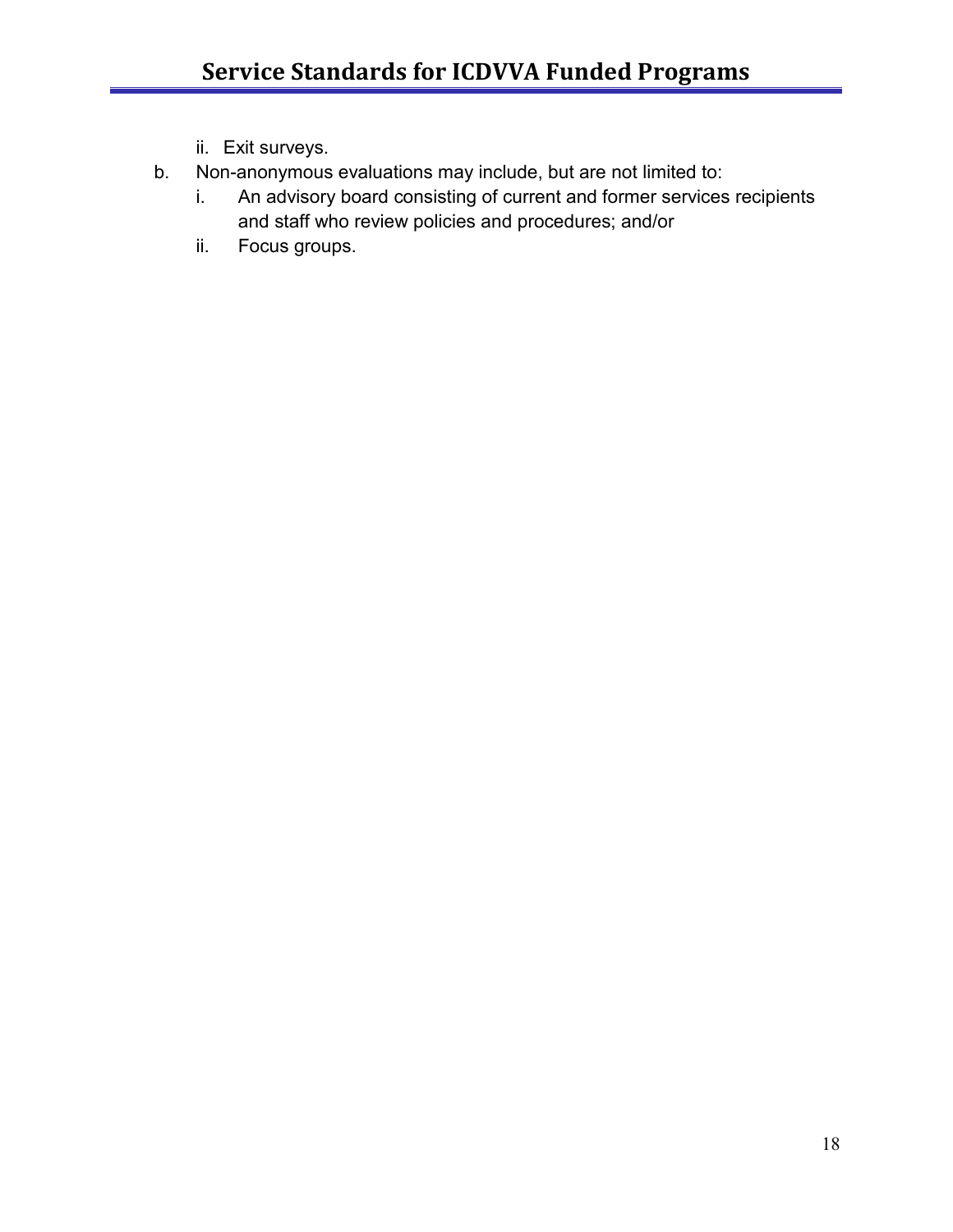## **PROFESSIONAL COUNSELING**

**Counseling is a regulated practice in Idaho. Practitioners are required to hold an Idaho license. Professional counseling includes individual (adult or child), group, or family counseling, assessments, and crisis intervention delivered by an individual who is in compliance with State licensure rules and regulations pertaining to a psychologist, counselor or social worker. Professional counselors working in programs must have training in trauma, domestic violence, and sexual violence. Professional Counseling Services shall be voluntary.**

#### **SERVICE STANDARDS FOR PROFESSIONAL COUNSELING**

- 1. Programs without licensed counselors must ensure they do not state they provide counseling or engage in the practice of counseling. They may offer support groups, advocacy, and crisis intervention (see those sections).
- 2. A program must ensure that individuals providing counseling are in compliance with State licensure rules and regulations, and national professional ethical standards. A program cannot require individuals to participate in religious groups or to use religious materials.
- 3. A program offering counseling must ensure:
	- a. Counseling services are available based on the identified needs of recipients;
	- b. Counseling services are trauma-informed, culturally sensitive, and age appropriate;
	- c. Counseling services are accessible to individuals with disabilities and those whose primary language is not English;
	- d. Crisis intervention is available when needed;
	- e. A program offering counseling services must provide services that are accessible and developmentally, culturally and linguistically appropriate to both residential and non-residential clients;
	- f. Documentation is kept confidential and is consistent with licensure rules, State and Federal laws, and the professional code of ethics;
	- g. No confidential information is released without signed informed consent (exceptions would include minors and mandatory reporting);
	- h. Safety planning is available to all in counseling;
	- i. Education and information about the following is available to those seeking services: the dynamics of domestic violence, sexual assault, stalking, legal options, drug and alcohol abuse, parenting, the effects of violence and trauma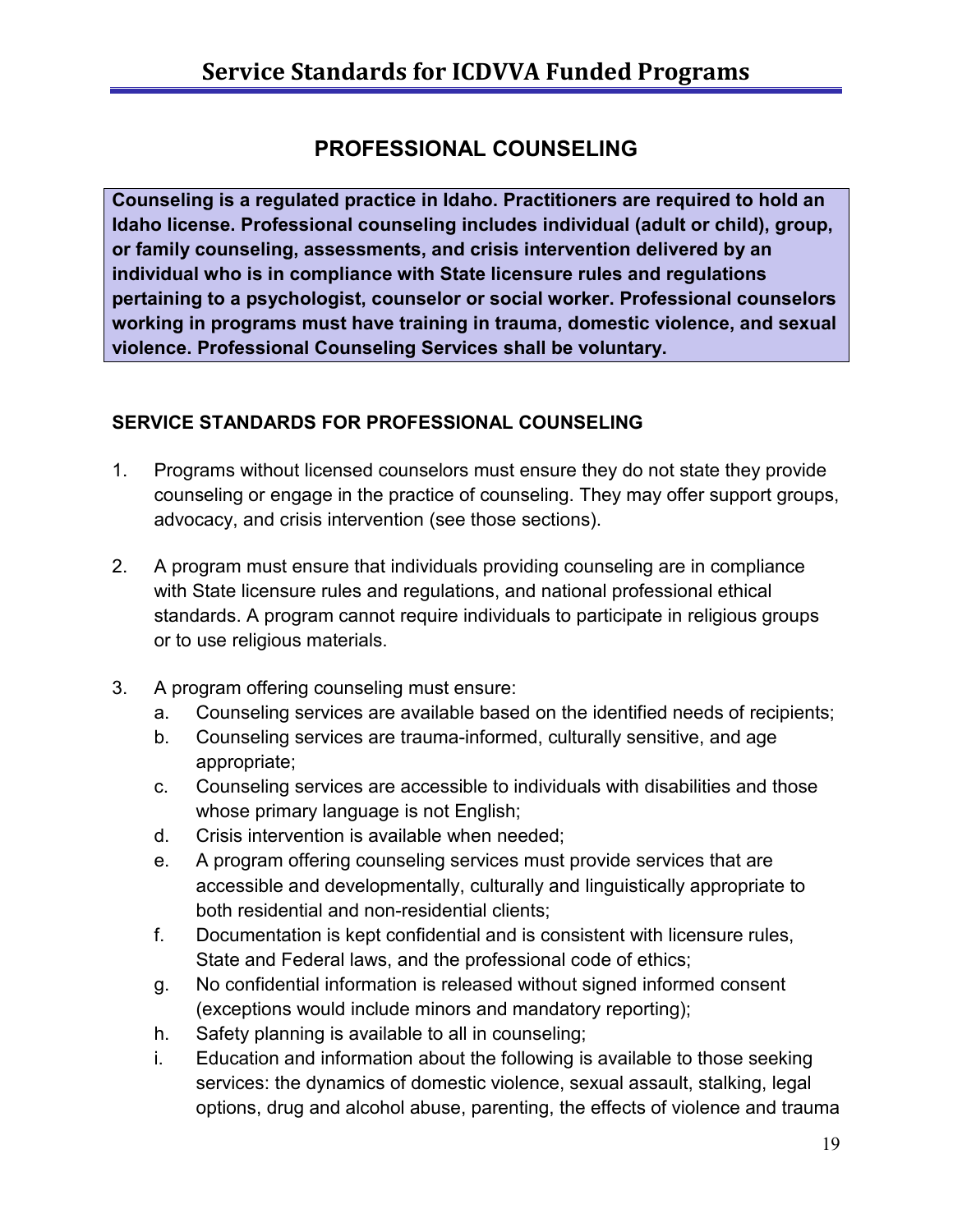on children, information on building resiliency in children, HIV/AIDS awareness, general health care information, opportunities for educational programs and employment and training assistance;

- j. Information and referrals to community resources are available; and
- k. Individuals are not required to participate in religious groups or to use religious materials.
- 4. Evaluation of the domestic violence professional counseling program must be conducted to ensure quality of services. The evaluation component is to be designed, developed and implemented in such a way that best meets the individual program needs.
	- a. Evaluation procedures must be voluntary with a process in place to ensure confidentiality or anonymity of respondents. Anonymous evaluations may include, but are not limited to:
		- i. Periodic satisfaction surveys.
	- b. Non-anonymous evaluations may include, but are not limited to:
		- i. An advisory board consisting of current and former service recipients and staff who review policies and procedures; and/or
		- ii. Focus groups.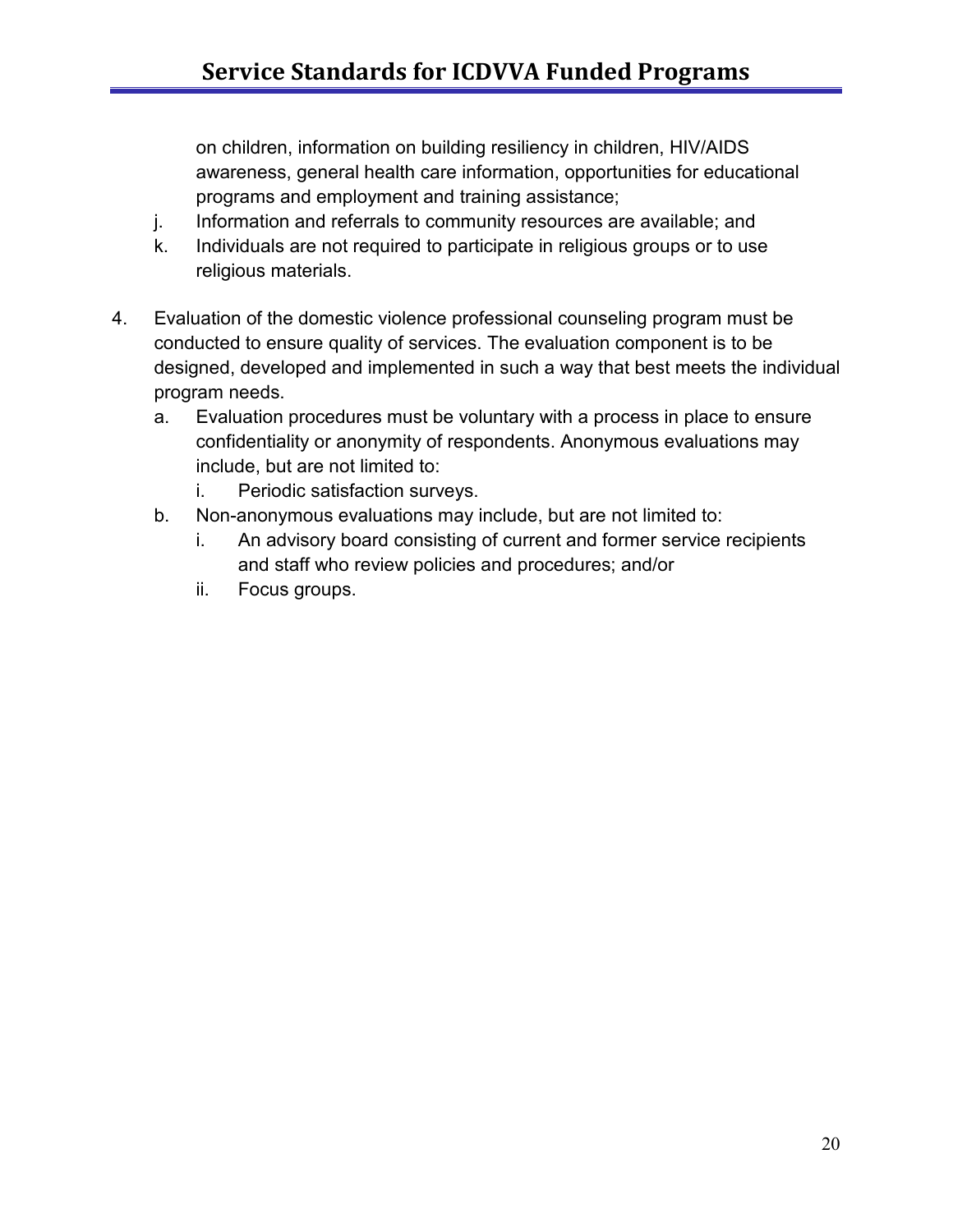## **COURT ADVOCACY**

**Court Advocacy is the provision of information, support, assistance, accompaniment, or any other form of non-legal advocacy related to any aspect of the civil or criminal legal system on behalf of a victim of crime. Court advocacy services must be provided by qualified, trained staff members and/or volunteers.**

#### **SERVICE STANDARDS FOR COURT ADVOCACY**

- 1. A program providing court advocacy services understands the legal responsibilities, limitations, and the implications within the service delivery and/or employment setting, and performs duties in accord with laws, regulations, policies, and legislated rights of persons served. A program providing court advocacy services accurately represents his or her professional title, qualifications, and/or credentials in relationships with persons served and in public advertising. The court advocacy provider recognizes the interests of the person served as a primary responsibility within the scope of their employment. The court advocacy provider preserves the confidentiality of information to the extent allowable under Federal and State Law. If confidentiality cannot be guaranteed (e.g., services are being offered by an individual employed by law enforcement or a prosecutor's office), the individual providing services will notify the service recipient of limitations on maintaining confidentiality at the onset of service provision. The court advocacy provider avoids conflicts of interest and discloses any possible conflict to the program or person served, as well as to prospective programs or persons served.
- 2. A program providing court advocacy services must maintain a clear distinction between legal advice and legal information. The program must strictly monitor and prohibit staff members and volunteers from practicing law or providing legal representation if they are not properly educated, licensed, and certified to engage in such legal practice. Only licensed attorneys may practice law.
- 3. A program providing court advocacy services must provide individuals with information about civil and criminal justice system options and, if individuals request, then provide assistance in accessing legal referrals.
- 4. A program providing court advocacy services must ensure that appropriate staff members and volunteers have a working knowledge of current Idaho and Federal laws pertaining to victim rights as well as the local justice systems' response,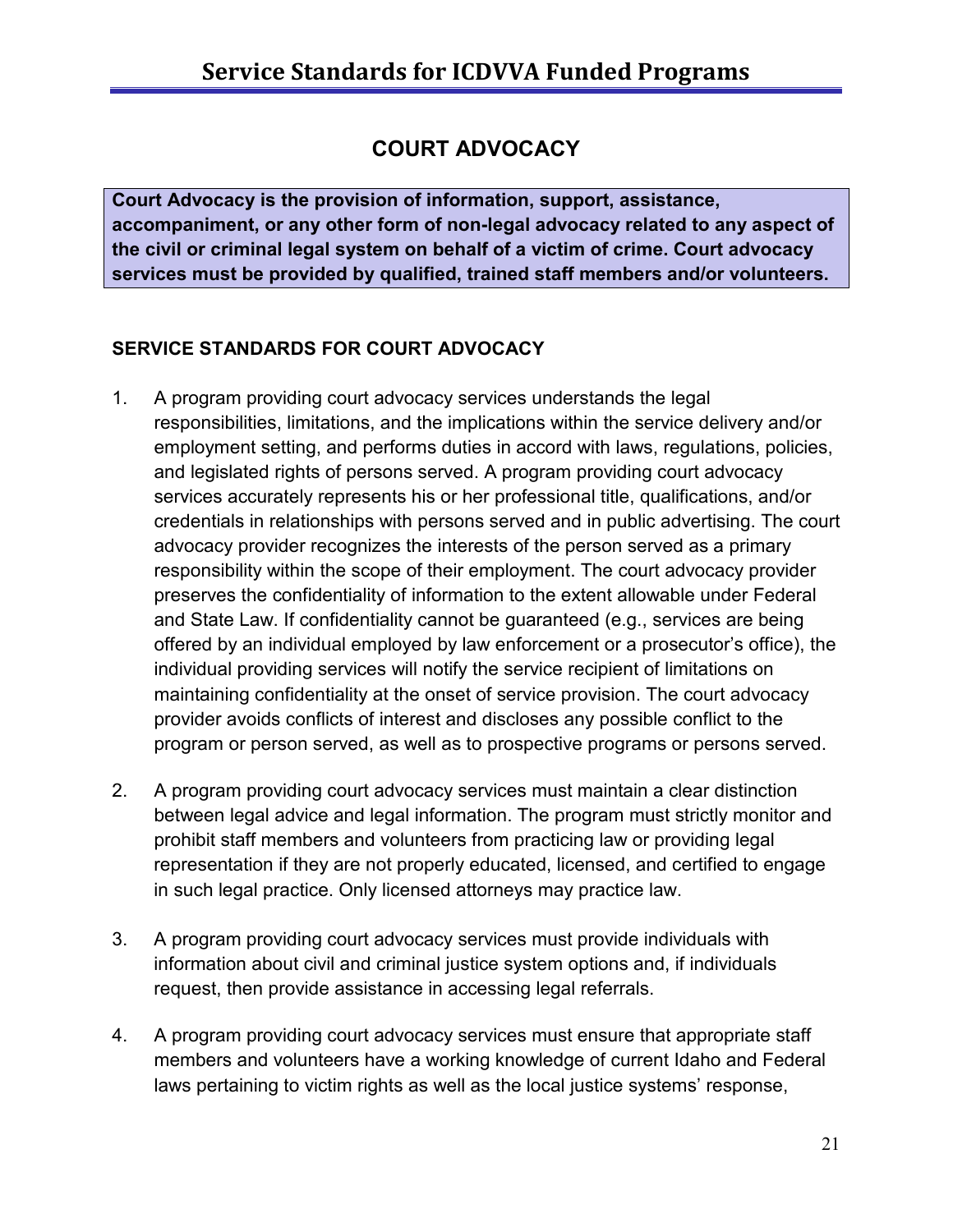including local court rules, in each county where services are provided and understand that only licensed attorneys may practice law or offer legal advice.

- 5. A program providing court advocacy services must ensure that appropriate staff members and volunteers have the ability to identify and provide resources as part of a service and assist in the development of an on-going safety plan that is kept current or changed as the recipient's needs require.
- 6. A program providing court advocacy services must maintain current referral lists for clients that include, but are not limited to:
	- a. Local criminal justice agencies and contact persons in each county where services are provided; and
	- b. Local, state and national resources for certain legal issues, such as immigration, interstate child custody, identity and relocation, etc.
- 7. A program providing court advocacy services should encourage the criminal and civil justice systems in each county where services are provided to respond positively and consistently to the needs of those victimized.
- 8. A program that offers court advocacy services must provide services that are accessible and developmentally, culturally and linguistically appropriate to both residential and non-residential clients.
- 9. An evaluation of the court advocacy program must be conducted to ensure quality of services. The evaluation component is to be designed, developed and implemented in such a way that best meets the individual program needs.
	- a. Evaluation procedures must be voluntary with a process in place to ensure confidentiality or anonymity of respondents. Anonymous evaluations may include, but are not limited to:
		- i. Periodic victim satisfaction surveys.
	- b. Non-anonymous evaluations may include, but are not limited to:
		- i. An advisory board consisting of current and former service recipients and staff who review policies and procedures; and/or
		- ii. Focus groups.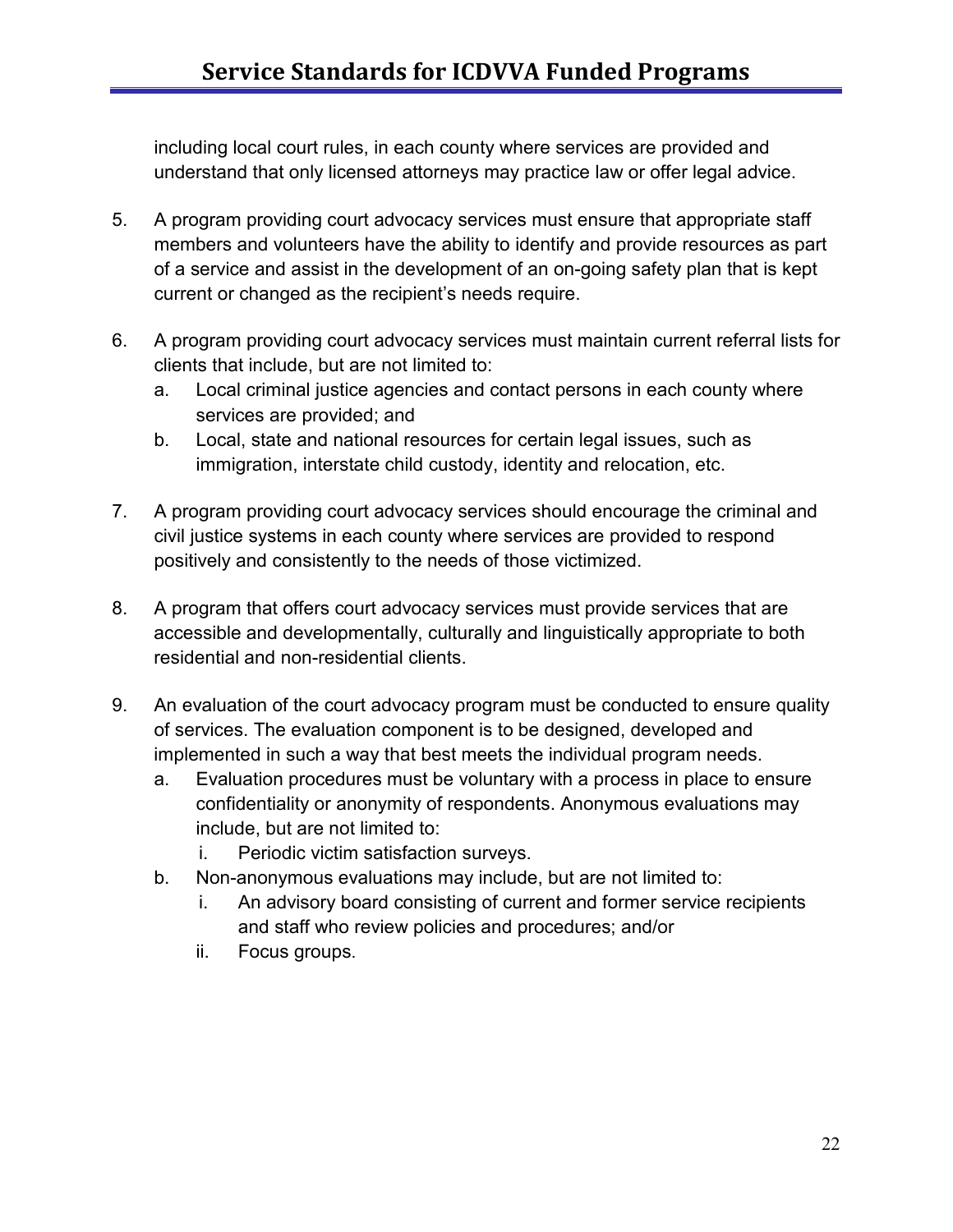## **MEDICAL ADVOCACY**

**Medical advocacy refers to in-person crisis intervention, information and referral provided 24 hours a day, every day of the year, for victims of domestic violence or sexual assault, and non-offending accompanying individuals. Medical advocacy is provided to support access to medical care, or in a medical facility by qualified, trained staff members or volunteers.**

#### **SERVICE STANDARDS FOR MEDICAL ADVOCACY**

- 1. A program providing medical advocacy services must ensure that the staff members or volunteers have the required training before their first call, as well as be familiar with the layout, services provided, policies and procedures of each of the medical facilities in the service area.
- 2. A program providing medical advocacy must provide non-judgmental, victimidentified interventions and actions, including support during a medical exam, only upon the victim's consent and based on policy and protocol of the medical facility.
- 3. A program must have electronic and/or written procedures on how advocates will respond to victims who are non-English speaking or individuals with disabilities to ensure that services are provided to these individuals.
- 4. A program offering medical advocacy must provide services that are accessible and developmentally, culturally and linguistically appropriate to both residential and non-residential clients.
- 5. A program must also provide victims with information and referral to available community resources, including, but not limited to:
	- a. Confidentiality provisions and limitations;
	- b. Civil and criminal legal and medical care options;
	- c. Safety planning;
	- d. Victims' Rights;
	- e. Crime Victims' Compensation; and
	- f. Shelter services.
- 6. A program should work with the local hospital(s), clinics or other entities in the service area, nurses and other appropriate providers, and SART/SANE teams, if in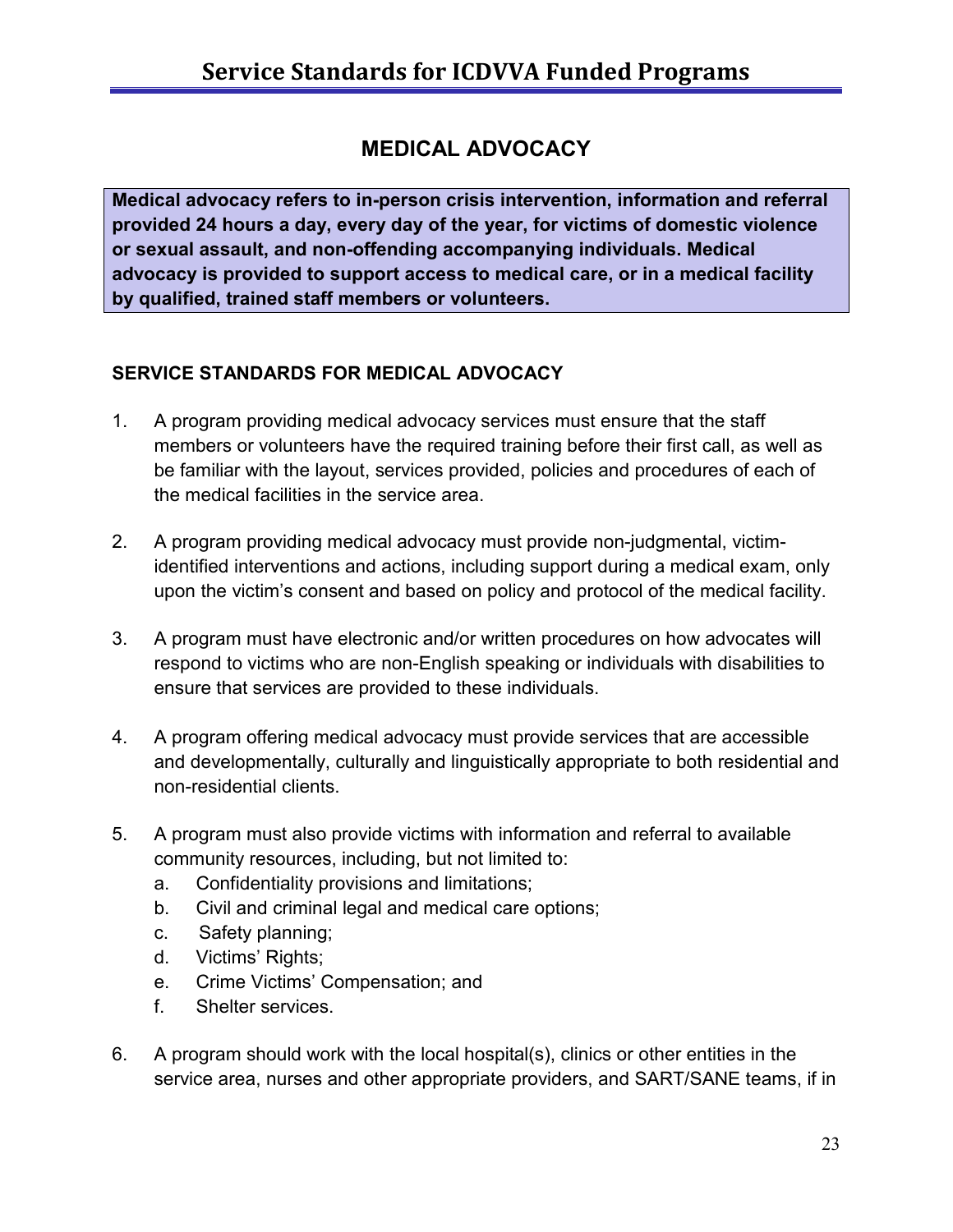place, to offer cross training of staff and provide information on the program's services.

- 7. An evaluation of the medical advocacy services may be conducted to ensure quality of those services. The evaluation component is to be designed, developed and implemented in such a way that best meets the individual program needs.
	- a. Evaluation procedures may be voluntary with a process in place to ensure confidentiality or anonymity of respondents. Anonymous evaluations may include, but are not limited to:
		- i. Periodic satisfaction surveys; and/or
		- ii. Exit surveys.
	- b. Non-anonymous evaluations may include, but are not limited to:
		- i. An advisory board consisting of current and former services recipients and staff who review policies and procedures; and/or
		- ii. Focus groups.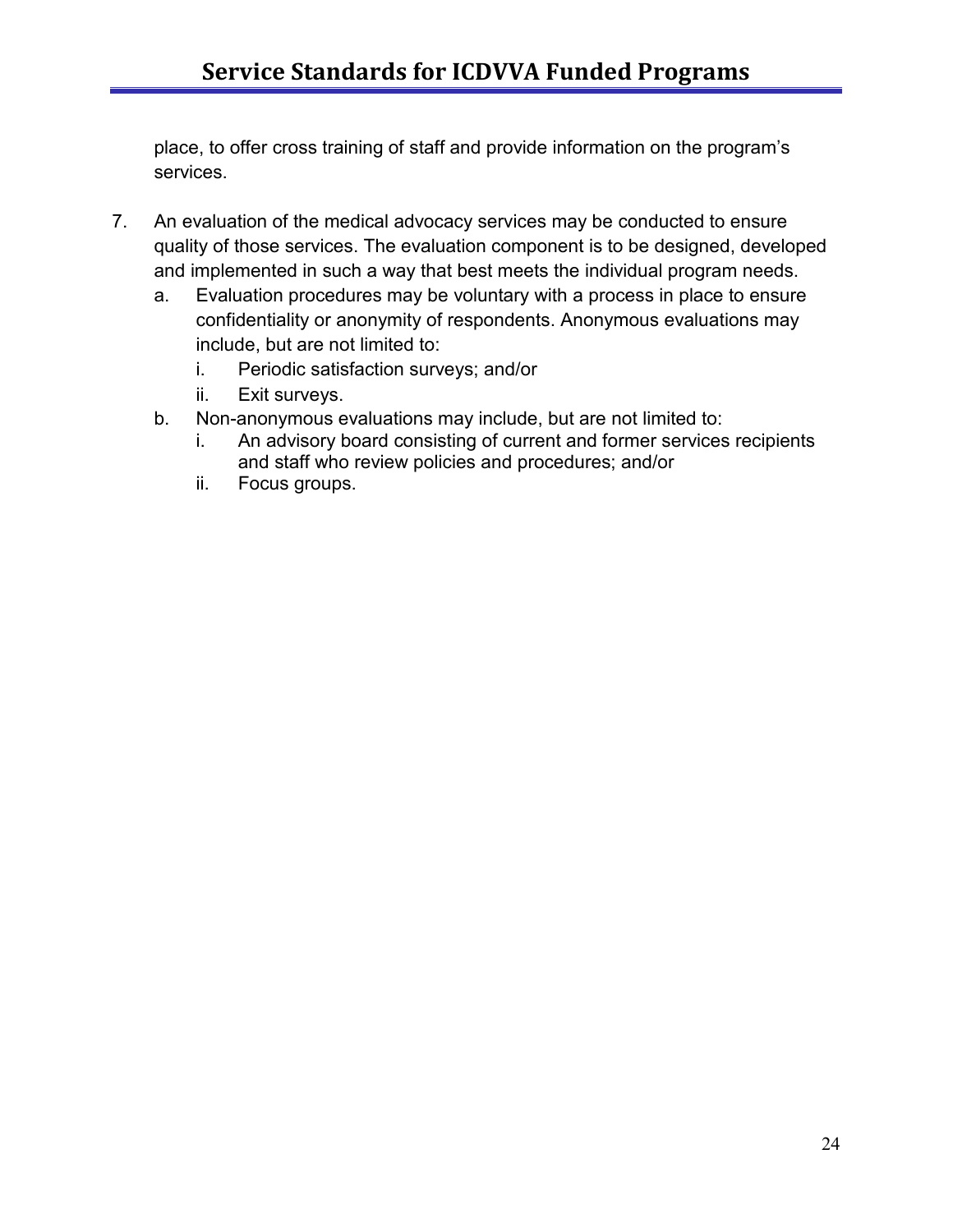## **SHELTER SERVICES**

**Shelter services include emergency housing and related supportive services provided in a safe, protective and accessible environment for individuals who are victimized and their minor children.**

A program that provides shelter services must provide access, admittance and residence in temporary shelter for victims of crime and their male and female children, 0 to 18 years of age, 24 hours a day, every day of the year.

Shelter services may be provided through any of the following types of accessible housing:

- a. A **physical shelter facility** operated by a program that primarily serves victims;
- b. A **safe home** provided by a screened, and background checked, trained individual or family offering their private residence as a time-limited safe shelter without financial compensation; and/or
- c. Other **shelter accommodations**, such as time-limited motel/hotel placement, and/or other direct placement programs providing safe housing, arranged and provided through a staff member.

## **SERVICE STANDARDS FOR ALL TYPES OF SHELTER SERVICES**

- 1. A program that provides shelter services as defined above must ensure that any type of services are accessible, culturally and linguistically appropriate. Participants must have access to a telephone and fully accessible bathroom facilities, and that all exterior doors and windows to the accommodations have locks and that they are accessible to individuals with disabilities.
- 2. A program providing shelter services as defined above must:
	- a. Assist clients in the development of a safety plan;
	- b. Have established written policies and procedures to ensure the safety and security of residents;
	- c. Ensure that crisis intervention services are voluntary, accessible and culturally and linguistically appropriate;
	- d. Ensure services encourage resiliency in children exposed to violence and help strengthen healthy parent-child bond with the non-offending parent;
	- e. Provide emergency food, clothing and personal hygiene items for residents and their children, free of charge;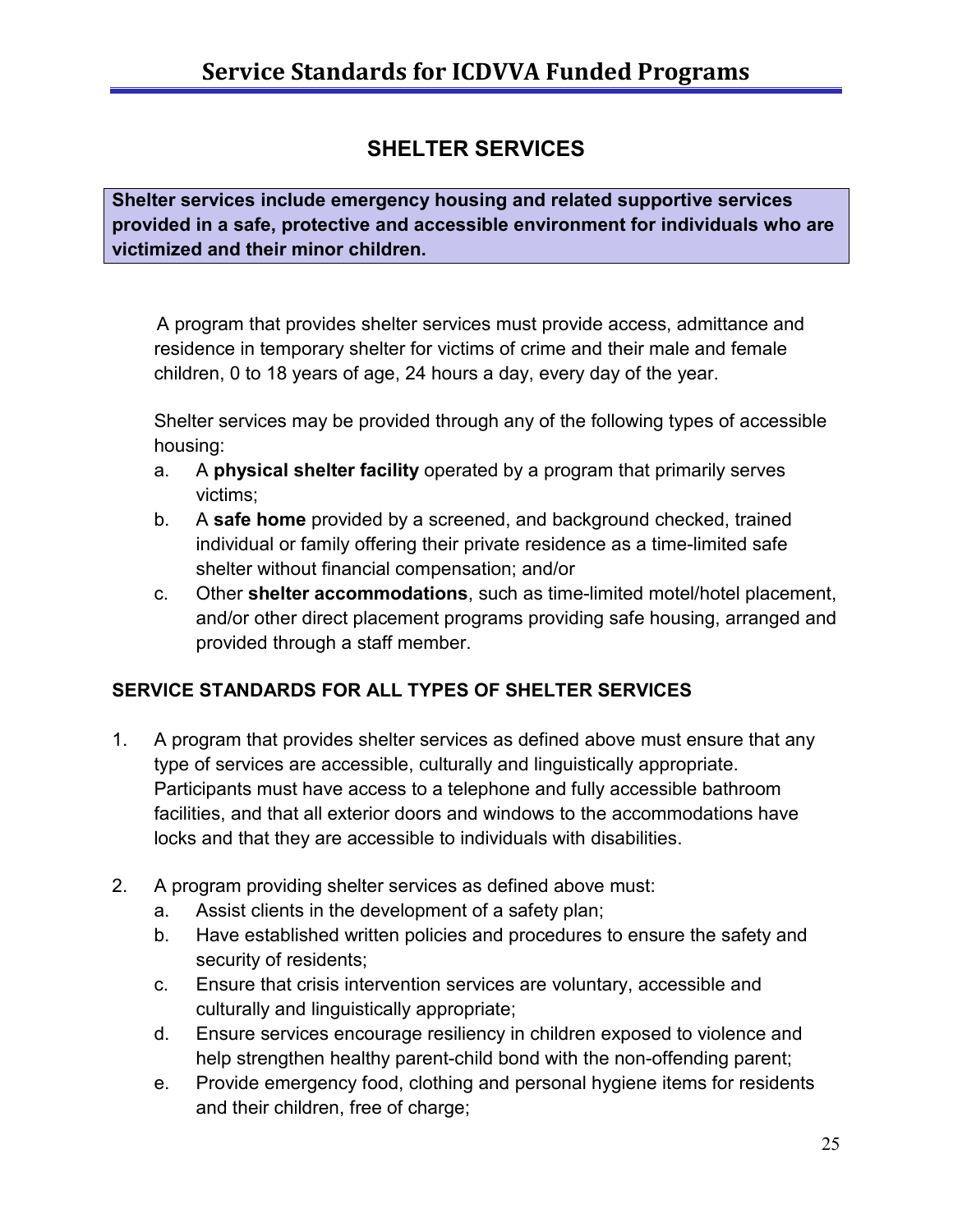- f. Not require clients to participate in religious groups or to use religious materials;
- g. Offer accommodations to individuals with disabilities; and
- h. Create a culturally and linguistically appropriate environment.
- 3. Programs providing shelter services as defined above must ensure that the staff members or volunteers:
	- a. Are trauma-informed or are knowledgeable about trauma and participate in on-going training on how to offer trauma-informed support;
	- b. Initiate an intake process with a new resident after the resident's admission to the shelter;
	- c. Inform each resident about services to be provided by the shelter including, but not limited to:
		- i. Confidentiality, including limits to confidentiality;
		- ii. Release of information agreement;
		- iii. Victims' Rights;
		- iv. Resident rights, including program complaint procedure;
		- v. Development of an individual or family plan of self-defined needs and actions to address needed services and to assist in maintaining safety; and
		- vi. Right to an accommodation to shelter policies, rules, or practices for individuals with disabilities at any time and the process for requesting an accommodation.
- 4. A shelter services program should be flexible and balance the needs of those victimized and/or their children and the program's ability to meet those needs.

#### **PHYSICAL SHELTER FACILITY**

- 1. A shelter program shall initiate a voluntary process that promotes communal living, such as regularly scheduled house meetings to facilitate communal living. Programs shall make accommodations to this process to meet the needs of individuals with disabilities.
- 2. A Program that provides a physical shelter facility must ensure that staff members or volunteers are trained in the dynamics of communal living including, but not limited to:
	- a. Conflict resolution;
	- b. Facilitating group dynamics;
	- c. Parent/child dynamics and interactions; and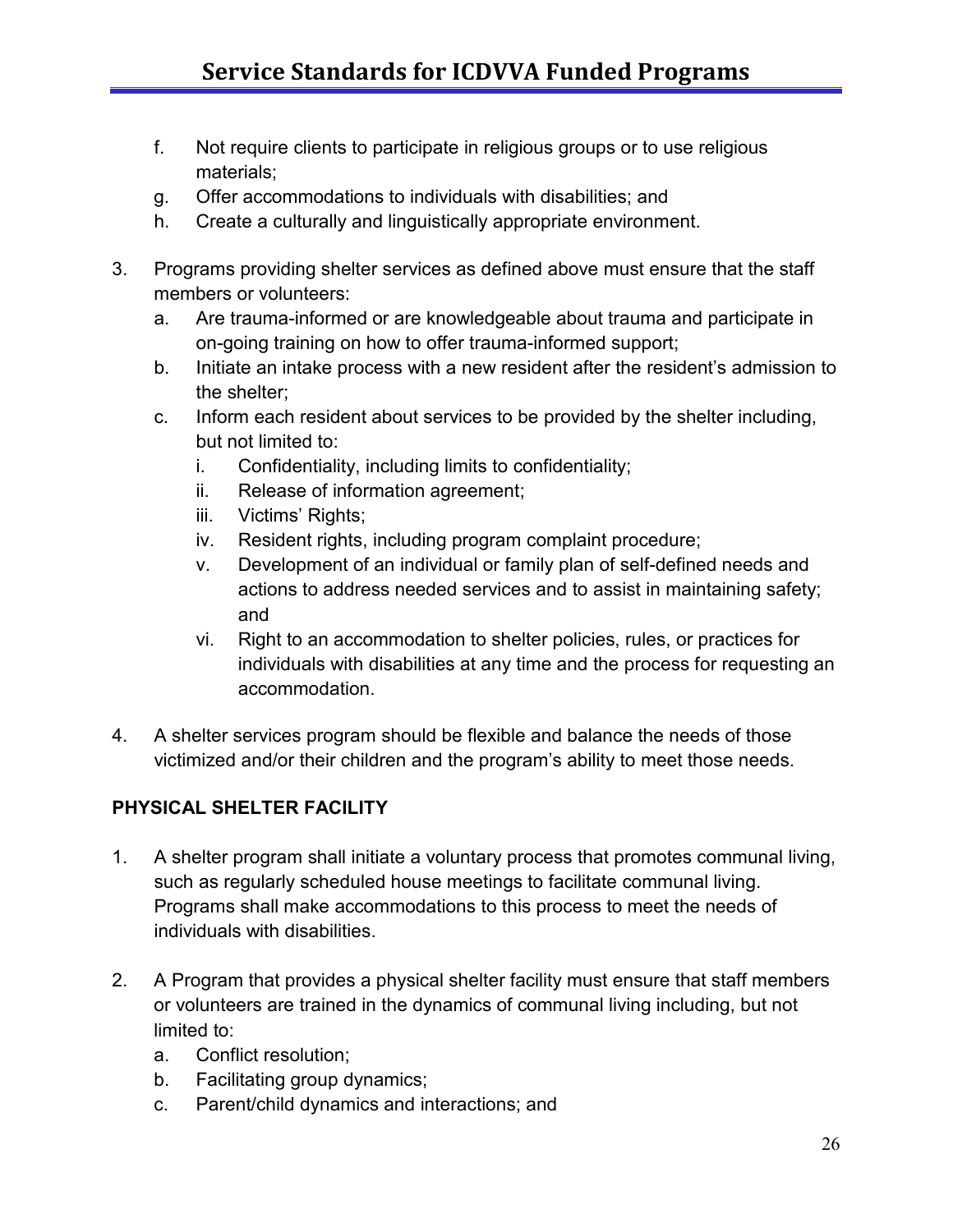- d. Case management.
- 3. Evaluation of the shelter program must be conducted to ensure quality of services. The evaluation component is to be designed, developed and implemented in such a way that best meets the individual program needs.
	- a. Evaluation procedures must be voluntary with a process in place to ensure confidentiality or anonymity of respondents. Anonymous evaluations may include, but are not limited to:
		- i. Periodic satisfaction surveys; and/or
		- ii. Exit surveys.
	- b. Non-anonymous evaluations may include, but are not limited to;
		- i. An advisory board consisting of current and former emergency shelter residents and staff who review policies and procedures; and/or
		- ii. Focus groups.

#### **SHELTER PROVISION THROUGH SAFE HOME PROVIDERS**

- 1. A program that offers safe shelter as defined above through private safe homes must document:
	- a. In-depth screening and monitoring of a safe home provider and all residents, which includes an on-site review of the suitability of the private residences used as a safe home site for temporary safe shelter, background checks through the Idaho Department of Health & Welfare and/or Idaho State Police and criminal background checks on all members of the host family residing in the residence;
	- b. Completion of required training;
	- c. Signed agreements between the safe home provider host family or individual regarding issues of confidentiality and the rights of individuals or families provided with safe shelter in the residence of the host family;
	- d. Proof of liability and/or homeowner's insurance held by the safe home provider host family or individual; and
	- e. The availability of 24-hour accessibility to crisis advocacy services through the domestic violence program that uses safe homes as a Shelter Provision.
- 2. Organizations providing shelter services in safe homes must:
	- a. Not require residents and non-residents to participate in religious groups or to use religious materials;
	- b. Be flexible and balance the needs of those victimized and the program's ability to meet those needs; and
	- c. Conduct an evaluation of shelter services to support quality of those services.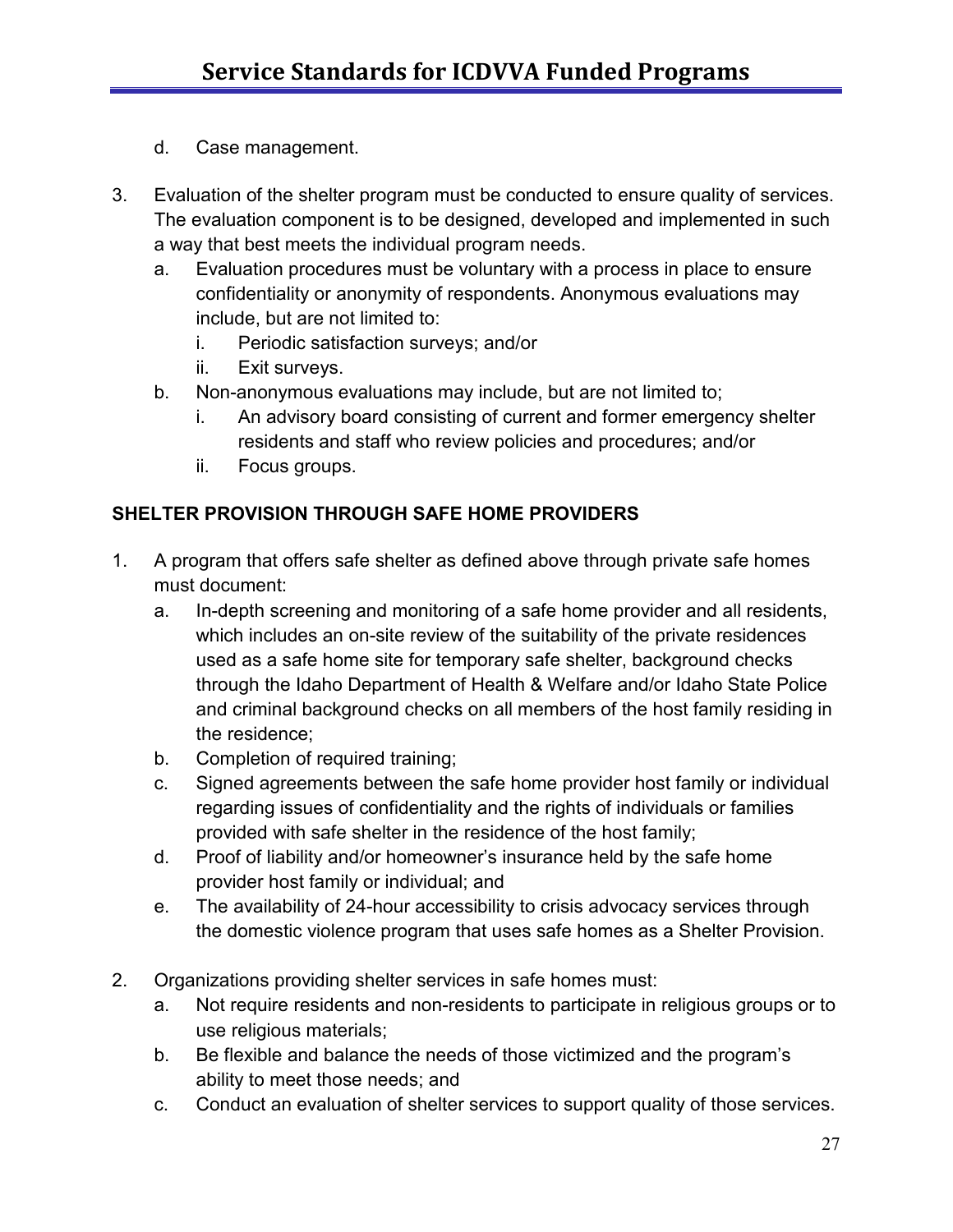- 3. Evaluation of the safe home programs must be conducted to ensure quality of services. The evaluation component is to be designed, developed and implemented in such a way that best meets the individual program needs.
	- a. Evaluation procedures must be voluntary with a process in place to ensure confidentiality or anonymity of respondents. Anonymous evaluations may include, but are not limited to:
		- i. Periodic satisfaction surveys; and/or
		- ii. Exit surveys.
	- b. Non-anonymous evaluations may include, but are not limited to:
		- i. An advisory board consisting of current and former emergency shelter residents and staff who review policies and procedures; and/or
		- ii. Focus groups.

#### **OTHER SHELTER ACCOMMODATIONS**

- 1. Shelter may include motel/hotel placement as a source of safe shelter as defined above in circumstances that include, but are not limited to:
	- a. The shelter services program does not have a physical shelter facility available;
	- b. The physical shelter facility is at capacity, and no space is available for those seeking emergency safe shelter; and
	- c. The distance between the individual or family seeking safe shelter and the shelter facility prohibits immediate access to the facility.
- 2. When used, the other shelter accommodations must be safe and accessible.
- 3. Evaluation of other shelter accommodations must be conducted to ensure quality of services. The evaluation component is to be designed, developed and implemented in such a way that best meets the individual program needs.
	- a. Evaluation procedures must be voluntary with a process in place to ensure confidentiality or anonymity of respondents. Anonymous evaluations may include, but are not limited to:
		- i. Periodic satisfaction surveys; and/or
		- ii. Exit surveys.
	- b. Non-anonymous evaluations may include, but are not limited to;
		- i. An advisory board consisting of current and former emergency shelter residents and staff who review policies and procedures; and/or
		- ii. Focus groups.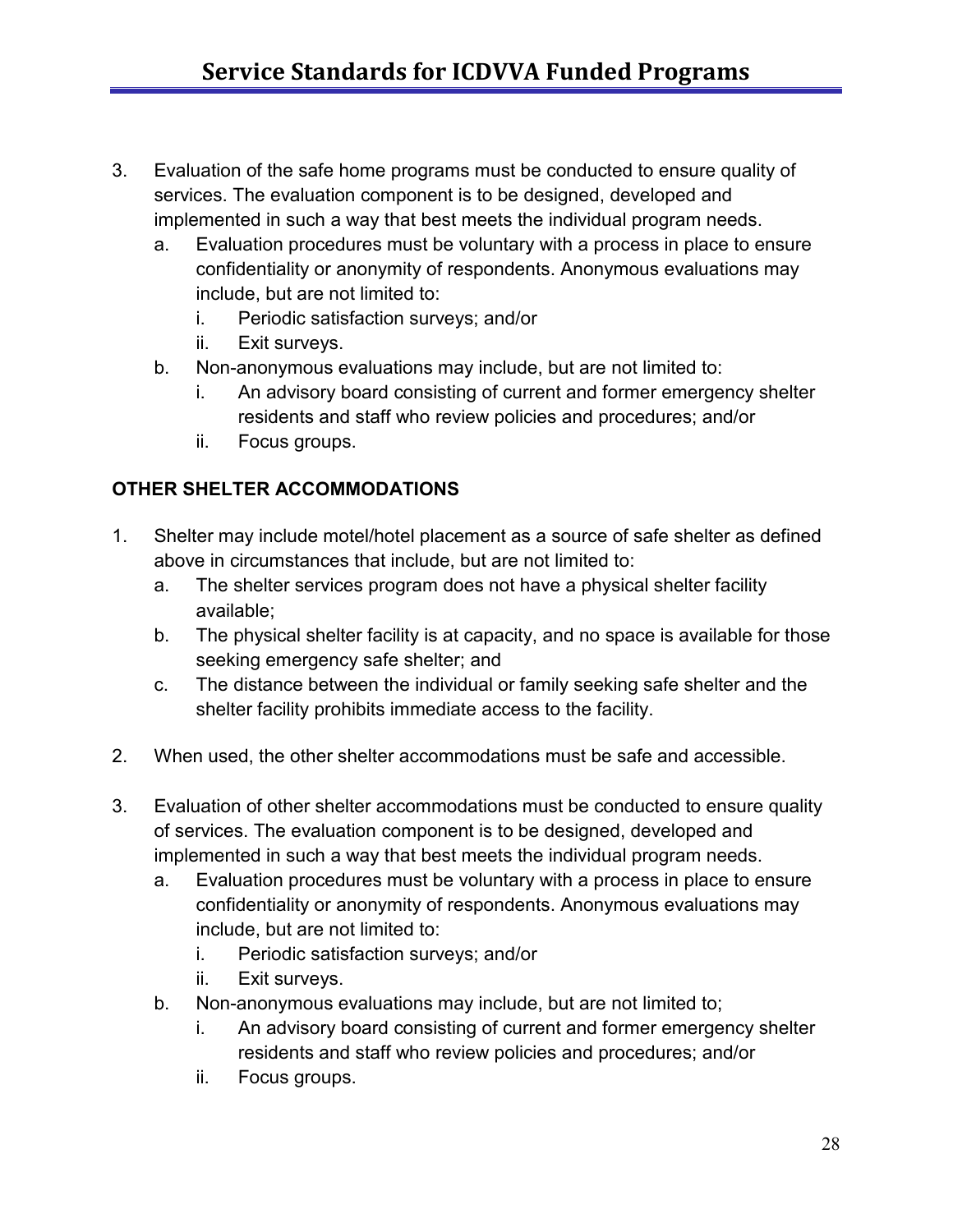## **VOLUNTEERS**

**Volunteers are trained, unpaid individuals who provide direct and indirect services to those seeking and receiving services from a program.**

## **SERVICE STANDARDS FOR USE OF VOLUNTEERS**

- 1. A program may use unpaid volunteers to augment the direct and indirect services of the program that are provided by paid staff members.
- 2. A program must conduct a background check on all volunteers who work directly with clients or have access to confidential information. The background check should be updated periodically.
- 3. A program must have written policies and procedures regarding the recruitment, screening, training, recognition, supervision and/or dismissal of volunteers used to provide direct and indirect services. Such policies will clarify the roles and responsibilities of volunteers to the program's provisions of service, with specific details addressing professional boundaries, disclosure and how, when, where and the frequency with which volunteers will be used. (Please see Training Standards for volunteer training.)
- 4. A program must have written job descriptions for each type of volunteer position that follow the format of job descriptions for staff members of the program. Job descriptions are to be provided to volunteers upon acceptance in the program.
- 5. A program must provide on-going supervision of volunteers by program staff.
- 6. A program shall maintain a confidential file for each volunteer that shall include, but not be limited to: volunteer application, background check, licensures/certifications if applicable, reference checks, a signed confidentiality statement and a record of all trainings completed by the volunteer.
- 7. Volunteers may be used in the provision of direct services that include, but are not limited to:
	- a. Program facility coverage, hotline coverage, crisis intervention, case management, court advocacy, support group facilitation for adults and/or children, professional therapy, medical advocacy, intake or assessment of service needs, and development or implementation of service plans;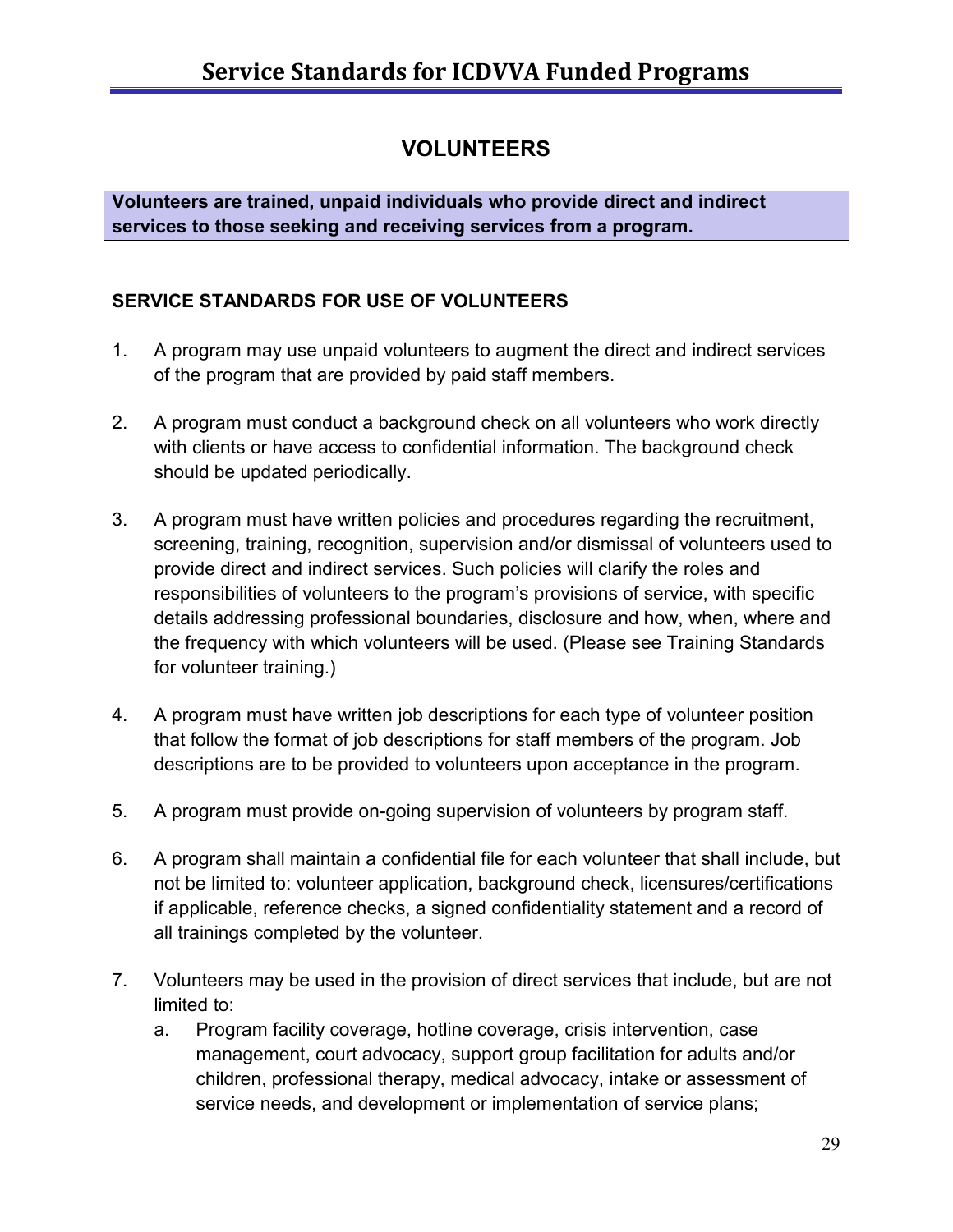- b. Transportation or accompaniment;
- c. Recreational activities for adults and/or children; and
- d. Education, job readiness, job training and/or other assistance or services related to obtaining employment.
- 8. Volunteers may be used in the provision of indirect services that include, but are not limited to:
	- a. Administrative duties;
	- b. Fundraising or other activities to obtain donations to the program, event organizing;
	- c. Public speaking upon completion of training and supervision; and
	- d. Maintenance or other activities related to the improvement and upkeep of program buildings or facilities.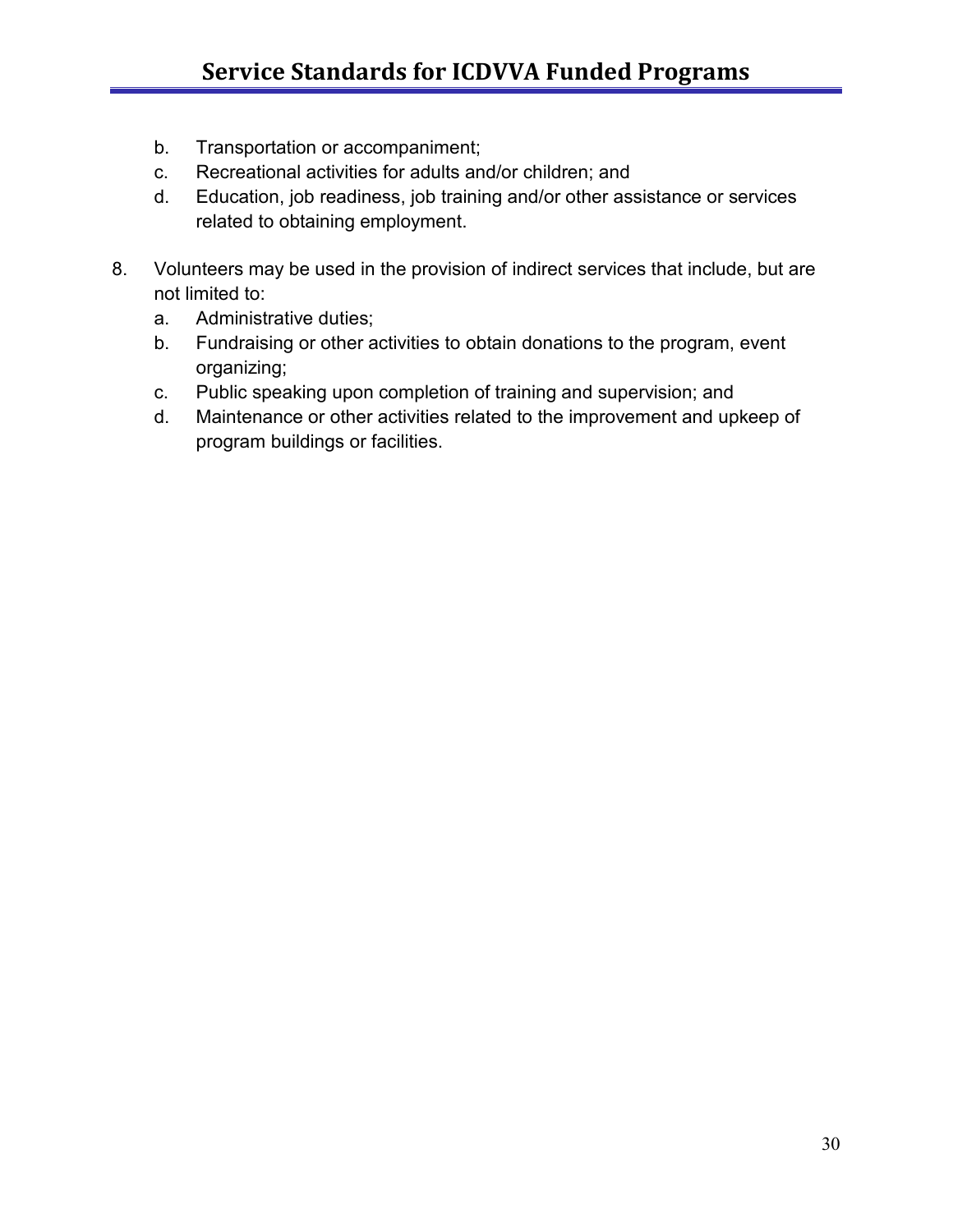# **GLOSSARY**

## **Acronyms and Definitions**

| <b>ACF</b>      | <b>Administration for Children and Families</b>         |
|-----------------|---------------------------------------------------------|
| <b>ACYF</b>     | Administration on Children, Youth and Families          |
| <b>ADA</b>      | Americans with Disabilities Act                         |
| <b>APS</b>      | <b>Adult Protective Services</b>                        |
| <b>CAC</b>      | <b>Child Advocacy Center</b>                            |
| <b>CASA</b>     | <b>Court Appointed Special Advocate</b>                 |
| <b>CCR</b>      | <b>Coordinated Community Response</b>                   |
| <b>CDC</b>      | <b>Centers for Disease Control and Prevention</b>       |
| <b>CFDA</b>     | <b>Catalog of Federal Domestic Assistance</b>           |
| <b>CFR</b>      | <b>Code of Federal Regulations</b>                      |
| <b>CODVOIPS</b> | (Idaho) Committee for Oversight of Domestic Violence    |
|                 | Offender Intervention Programs and Standards            |
| <b>CPR</b>      | Cardiopulmonary resuscitation                           |
| <b>CPS</b>      | <b>Child Protective Services</b>                        |
| <b>DELTA</b>    | Domestic Violence Prevention Enhancement and Leadership |
|                 | <b>Through Alliances</b>                                |
| <b>DOJ</b>      | Department of Justice                                   |
| <b>DUNS</b>     | Data Universal Numbering System                         |
| <b>DV</b>       | <b>Domestic Violence</b>                                |
| <b>EIN</b>      | <b>Employer Identification Number</b>                   |
| <b>FLSA</b>     | <b>Fair Labor Standards Act</b>                         |
| <b>FOIA</b>     | Freedom of Information Act                              |
| <b>FVPSA</b>    | <b>Family Violence Prevention and Services Act</b>      |
| <b>FVPSP</b>    | <b>Family Violence Prevention and Services Program</b>  |
| <b>GAL</b>      | <b>Guardian ad Litem</b>                                |
| <b>HIPPA</b>    | Health Insurance Portability Accountability Act of 1996 |
|                 |                                                         |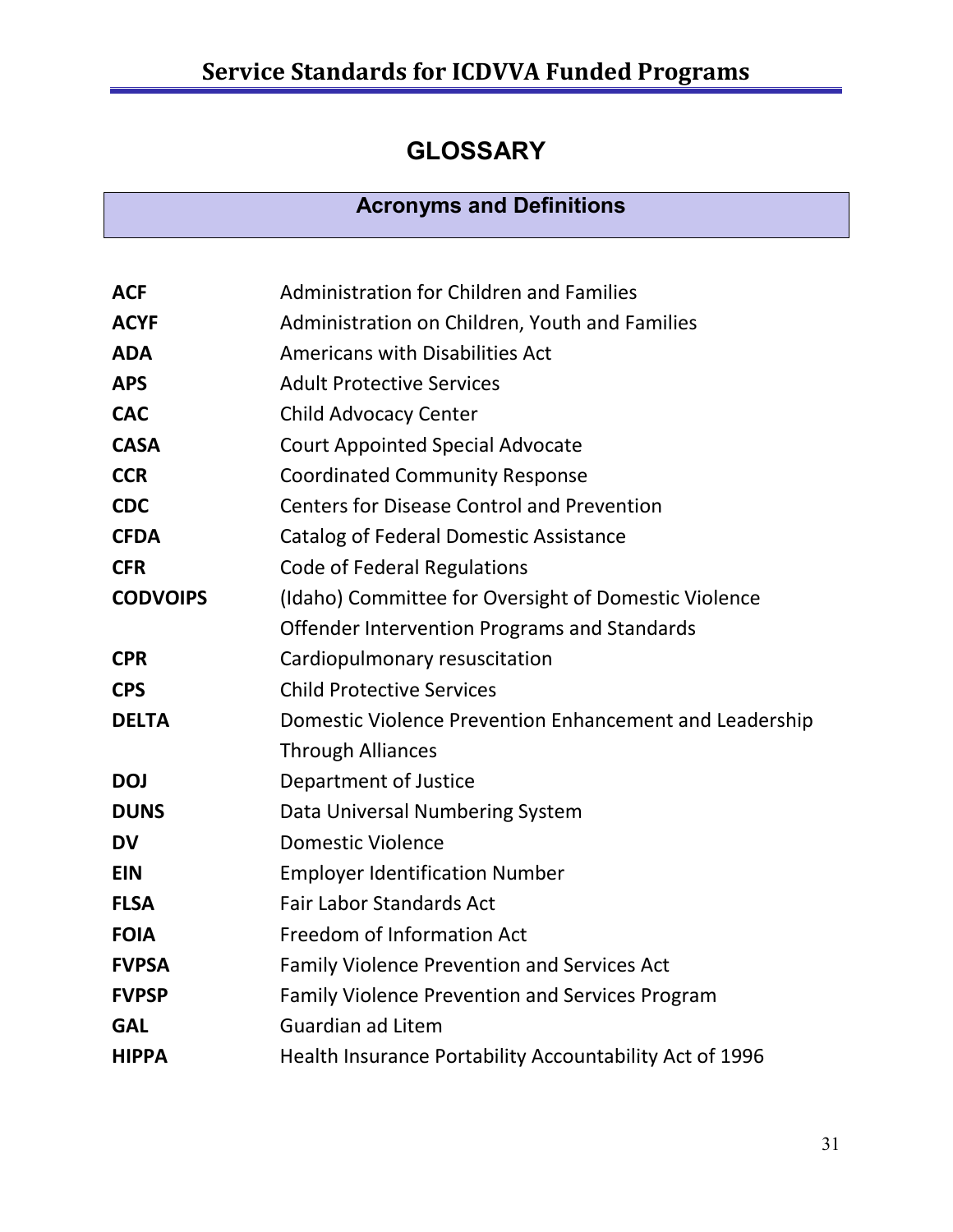# **Service Standards for ICDVVA Funded Programs**

| <b>HHS</b>    | U.S. Department of Health and Human Services                  |
|---------------|---------------------------------------------------------------|
| <b>ICWA</b>   | Indian Child Welfare Act                                      |
| <b>IPV</b>    | Intimate Partner Violence                                     |
| <b>LAV</b>    | Legal Assistance to Victims (Grant Program)                   |
| <b>LGBT</b>   | Lesbian, Gay, Bi-Sexual, and Transgender (Community)          |
| <b>LEP</b>    | Limited English Proficiency                                   |
| <b>NCVC</b>   | <b>National Center for Victims of Crime</b>                   |
| <b>NDVH</b>   | <b>National Domestic Violence Hotline</b>                     |
| <b>NNEDV</b>  | National Network to End Domestic Violence                     |
| <b>OJP</b>    | <b>Office of Justice Programs</b>                             |
| <b>OMB</b>    | Office of Management and Budget                               |
| <b>OVC</b>    | Office of Victims of Crime                                    |
| <b>OVW</b>    | Office on Violence Against Women                              |
| PO            | <b>Protection Order</b>                                       |
| <b>PTSD</b>   | <b>Post-Traumatic Stress Disorder</b>                         |
| <b>RFP</b>    | <b>Request for Proposals</b>                                  |
| <b>SA</b>     | Sexual Assault                                                |
| <b>SASP</b>   | Sexual Assault Services Program                               |
| <b>STOP</b>   | Services - Training - Officers - Prosecutors Violence Against |
|               | Women Formula Grant Program                                   |
| <b>TANF</b>   | <b>Temporary Aid to Needy Families</b>                        |
| <b>VAWA</b>   | Violence Against Women Act                                    |
| <b>VAWnet</b> | National Online Resource Center on Violence Against Women     |
| <b>VOCA</b>   | <b>Victims of Crime Act</b>                                   |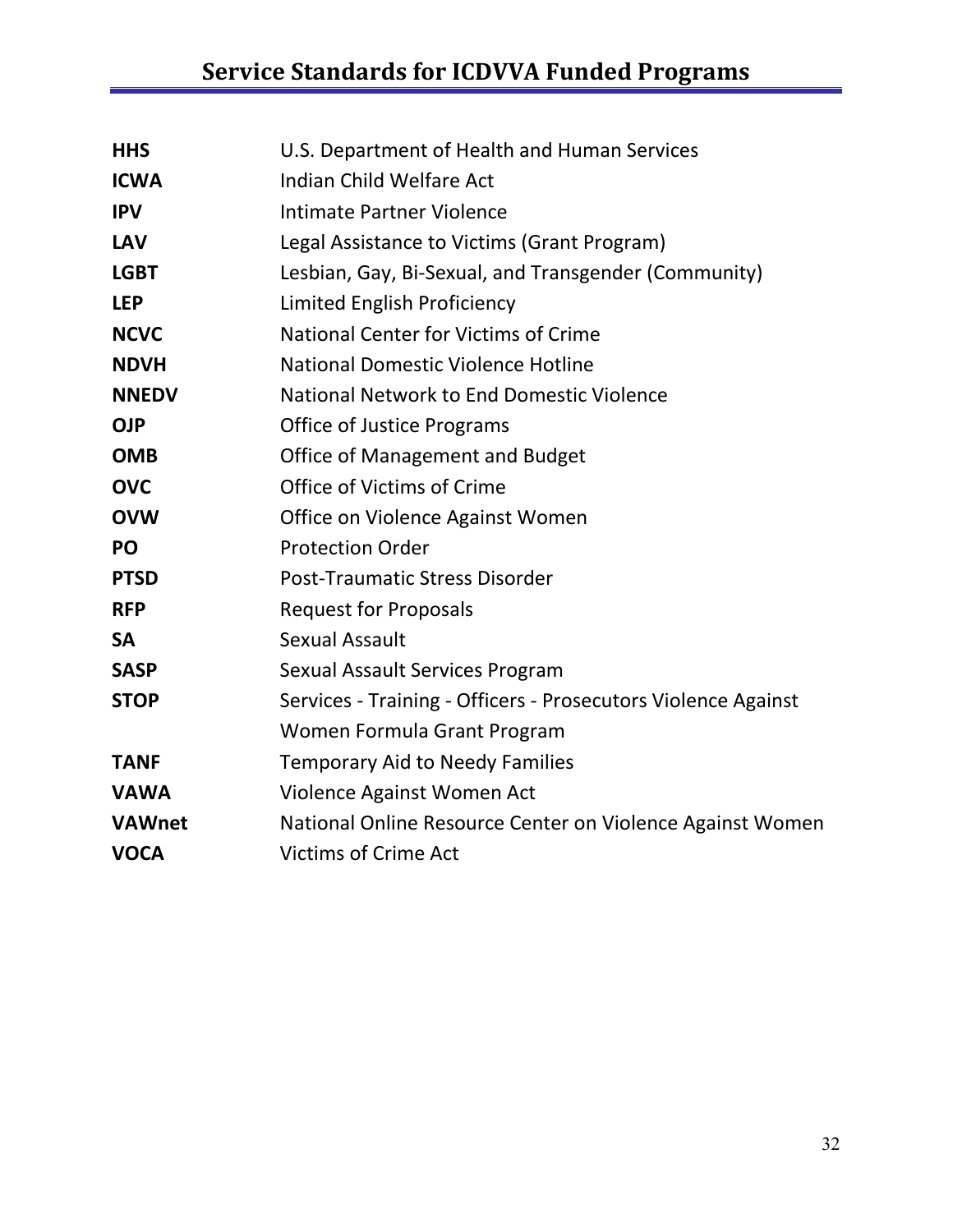- **Accessibility** Section 504 of the Rehabilitation Act of 1973. 29 USC § 794, American with Disabilities Act, 42 USC § 12101 and the Fair Housing Act, 42 USC § 3601.
- Advocate A person who provides advocacy, support, options, resources, and referrals for victims/survivors. Advocates also work on a community and system-level identifying and promoting changes that will improve responses to victims/survivors and their children (Family Violence Prevention and Services Program (FVPSA)).
- **Advocacy** Advocacy is considered any individual or group supportive services provided to adults or children which extend beyond a brief, isolated contact, e.g., crisis intervention, safety planning, individual counseling, peer counseling, educational services (FVPSA).
- **Assessment** Determining the specific nature of an individual's needs or problems using professional interviews, tests, questionnaires, or observations (Attorney General's National Task Force).
- **Best Practices** A standard, technique, or methodology that, through research and replication, has been proven valid and reliable. A commitment to using the best practices in any field is a commitment to using all the knowledge and technology at one's disposal to ensure success (FVPSA).
- **Bloodborne** Bloodborne pathogens are infectious microorganisms in human blood **Pathogens** that can cause disease in humans. These pathogens include, but are not limited to, hepatitis B, hepatitis C and human immunodeficiency virus. Needlesticks and other haps-related injuries may expose workers to bloodborne pathogens. Workers in many occupations may be at risk of exposure to bloodborne pathogens.

In order to reduce or eliminate the hazards of occupational exposure to bloodborne pathogens, an employer must implement an **exposure control plan** for the worksite with details on employee protection measures. The plan must also describe how an employer will use a combination of engineering and work practice controls, ensure the use of personal protective clothing and equipment, provide training, medical surveillance, hepatitis B vaccinations, and signs and labels, among other provisions (OSHA.gov).

**Child** Anyone under the age of 18, unless legally emancipated (FVPSA).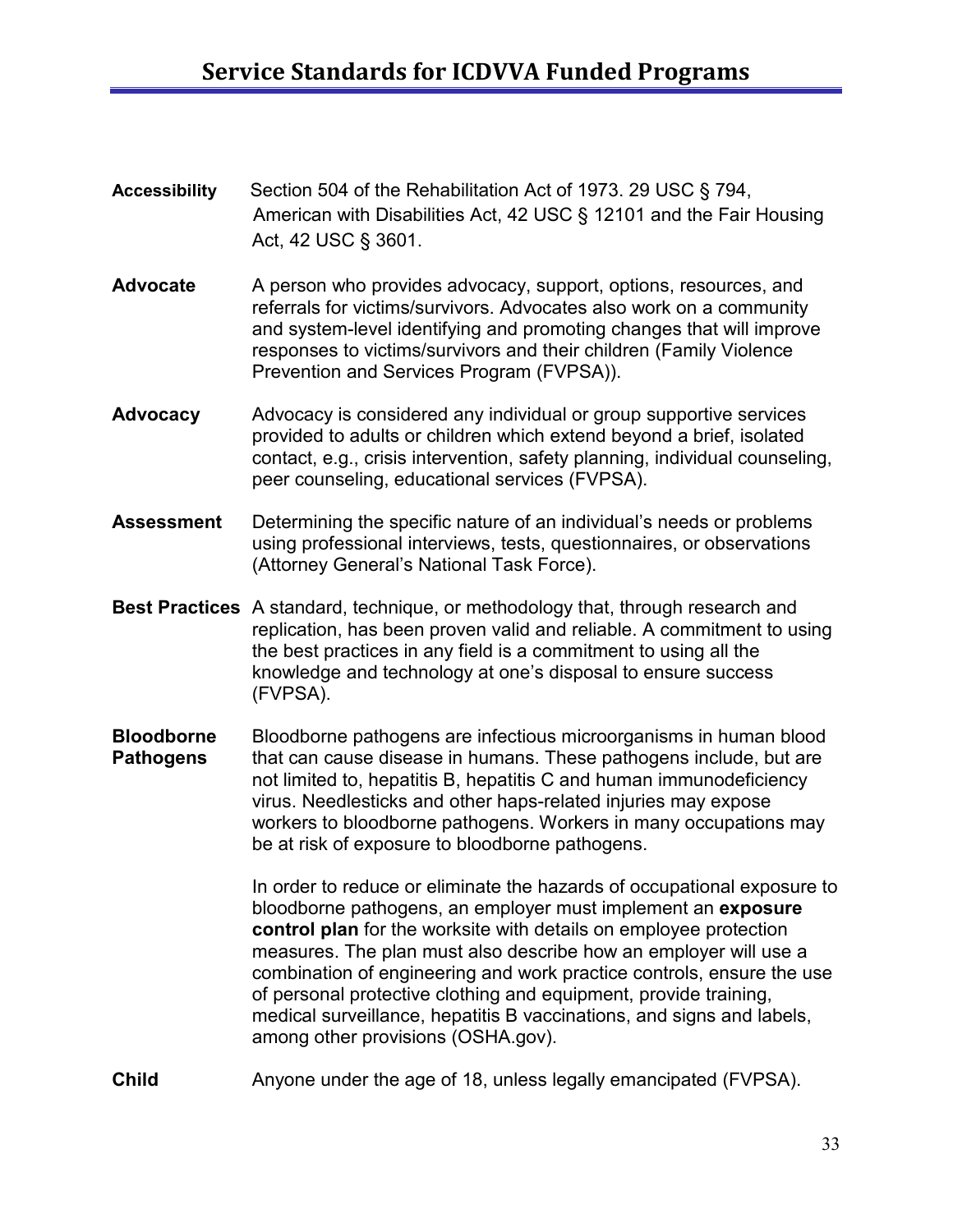- **Child Exposed** Any individual who is not yet an adult (threshold age varies across **to Violence** jurisdictions, typically birth to either 18 or 21 years old) who is directly or indirectly exposed to violence that poses a real threat or a perceived threat to the individual's or an affiliated person's life or bodily integrity. Children exposed to violence are at much greater risk of developing lethal medical illnesses in their early adult years; to utilize disproportionately costly medical, psychological, and public health services; and to die prematurely (Attorney General's National Task Force).
- **Contract** A written agreement between a recipient and a third party to acquire commercial goods or services (FVPSA).
- **Collaborate** The process in which individuals and/or organizations share resources and responsibilities jointly to plan, implement, and evaluate programs to achieve common goals. The emphasis is on fundamentally altering traditional agency relationships. Formal collaboration requires individual agencies to commit considerable amounts of resources on behalf of individual agencies. The relationship includes a commitment to mutual relationships and goals; a jointly developed structure and shared responsibility; mutual authority and accountability for success, and sharing of resources and rewards. Such relationships require comprehensive planning and well-defined communication channels operating on many levels (FVPSA).
- **Confidentiality** The process of ensuring that information is accessible only to those authorized to have access (FVPSA).
- **Consultant** An individual who provides professional advice or services for a fee, but normally not as an employee of the engaging party. The term "consultant" also includes a firm that provides paid professional advice or services (FVPSA).
- **CPR** Cardiopulmonary resuscitation (CPR) is an emergency procedure, performed in an effort to manually preserve intact brain function until further measures are taken to restore spontaneous blood circulation and breathing in a person in cardiac arrest. It is indicated in those who are unresponsive with no breathing or abnormal breathing, for example, agonal respirations.
- **Culture** The shared values, traditions, norms, customs, arts, history, folklore, and institutions of a group of people who are unified by race, ethnicity, language, nationality, or religion (FVPSA).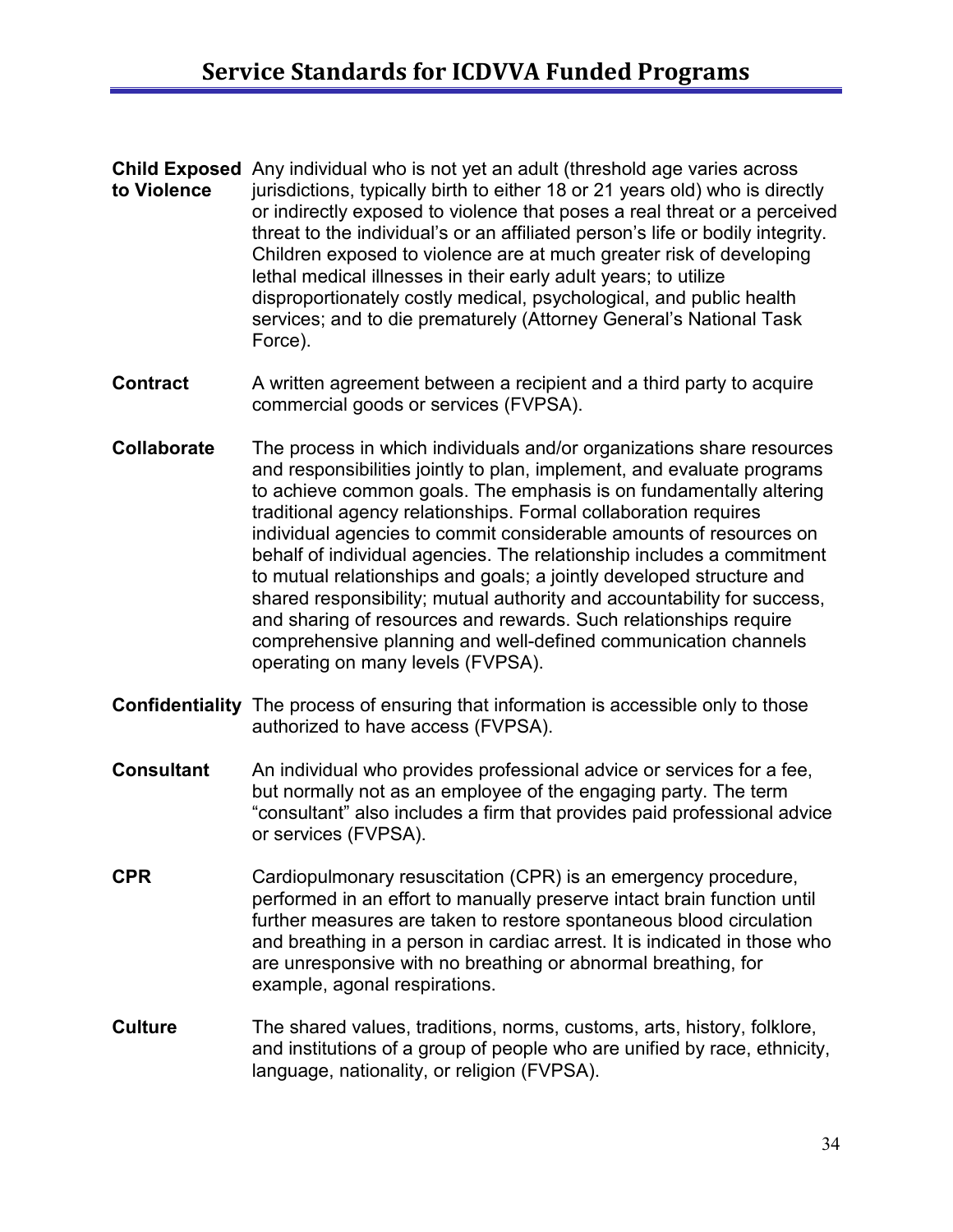| <b>Cultural</b><br>Competency         | The ability of practitioners to function effectively in the context of racial,<br>ethnic, religious, or cultural differences by responding to the unique<br>strengths and concerns of families (FVPSA).                                                                                                                                                                                                                                                                                                   |
|---------------------------------------|-----------------------------------------------------------------------------------------------------------------------------------------------------------------------------------------------------------------------------------------------------------------------------------------------------------------------------------------------------------------------------------------------------------------------------------------------------------------------------------------------------------|
| <b>Cultural</b><br><b>Diversity</b>   | Differences in race, ethnicity, language, nationality, or religion among<br>various groups within a community. A community is said to be<br>culturally diverse if its residents include members of different groups<br>(FVPSA).                                                                                                                                                                                                                                                                           |
| <b>Cultural</b><br><b>Sensitivity</b> | An awareness of the nuances of one's own and other cultures<br>(FVPSA).                                                                                                                                                                                                                                                                                                                                                                                                                                   |
| <b>Deaf</b>                           | Those in whom the sense of hearing is not functional for the ordinary<br>purposes of life. Deaf includes several kinds of deafness; prelingually<br>deaf, post lingually deaf and deafened, deaf after schooling is<br>completed (Idaho Council for the Deaf and Hard of Hearing).                                                                                                                                                                                                                        |
|                                       | <b>Direct Service</b> Services that respond to the immediate emotional and physical needs<br>of crime victims, such as crisis intervention, hotline counseling, shelter,<br>emergency food, clothing and transportation, and other emergency<br>services that are intended to restore the victim's sense of security<br>(VOCA Subgrantee Training Guide).                                                                                                                                                 |
| <b>Disability</b>                     | A person is considered to have a disability under federal law if he/she<br>has a physical or mental impairment which substantially limits one or<br>more major life activities even with the help of medication or<br>aids/devices (FVPSA). Section 504 of the Rehabilitation Act of 1973<br>Title III Americans with Disabilities Act (ADA), Department of Justice<br>Non-Discrimination Regulations and Departments of Justice<br>regulations on disability discrimination, 28 CFR Part 35 and Part 39. |
| <b>Domestic</b><br><b>Violence</b>    | Is a pattern or abusive behavior in any relationship that is used by one<br>partner to gain or maintain power and control over another intimate<br>partner. Domestic violence can be physical, sexual, emotional,<br>economic, or psychological actions or threats of actions that influence<br>another person. This includes any behaviors that intimidate,<br>manipulate, humiliate, isolate, frighten, terrorize, coerce, threaten,<br>blame, hurt, injure, or wound someone (ovw.usdoj.gov).          |
| <b>Economic</b><br><b>Abuse</b>       | Any action by one person that limits their partner's ability to earn, have<br>access to, or manage the economic resources in their life (FVPSA).                                                                                                                                                                                                                                                                                                                                                          |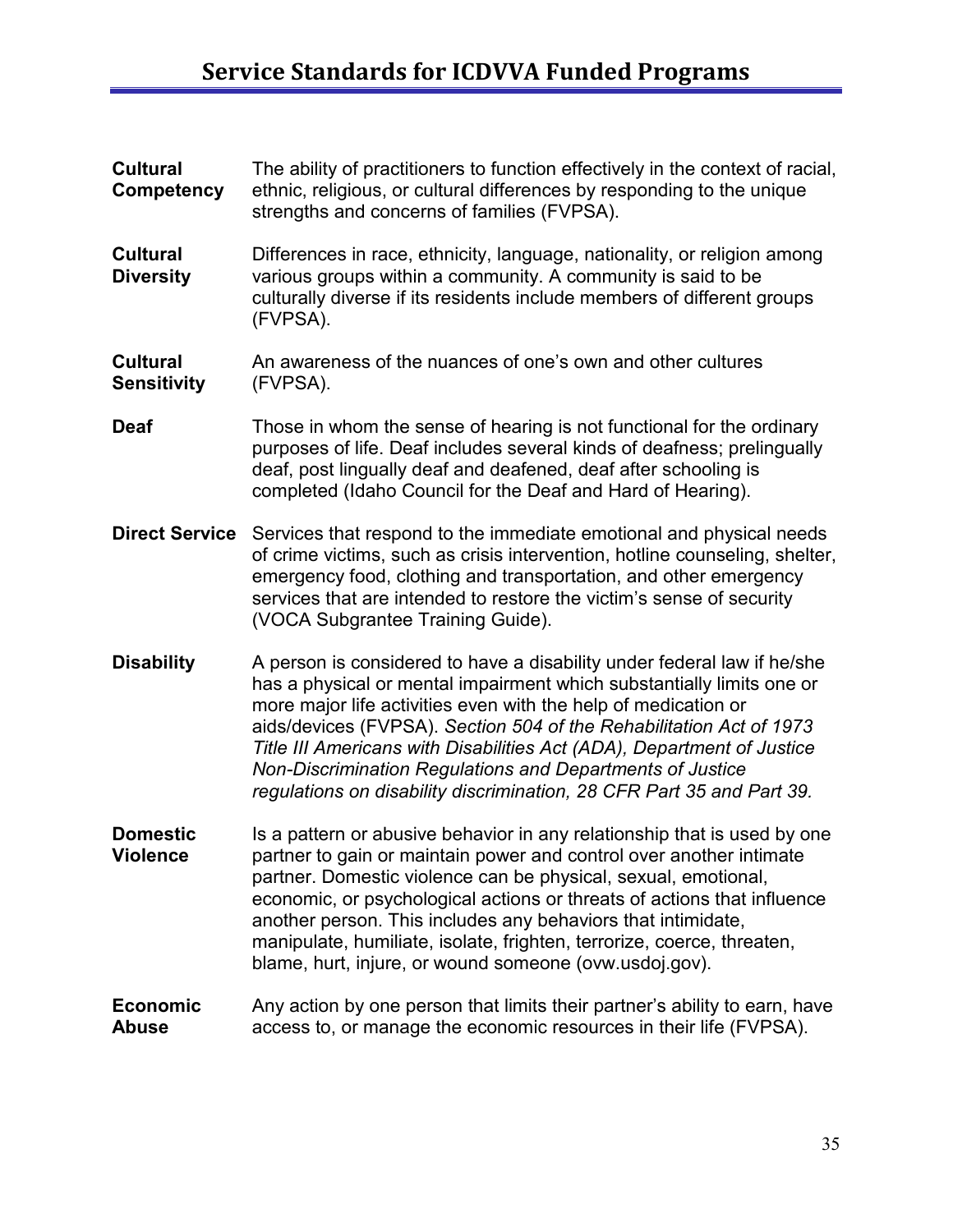- **Emotional** Any statements, actions, or lack of action intended to or resulting in **Abuse** one's partner experiencing any emotional or psychological injury. Also known as psychological abuse (FVPSA).
- **Evidence-** Interventions and services provided by a credentialed professional or **Based** paraprofessional to serve as a therapy or community-based service to<br> **Treatment** promote recovery from psychosocial, psychological, or medical promote recovery from psychosocial, psychological, or medical problems or to prevent these problems altogether. These interventions and services: (a) have been scientifically tested and demonstrated to be effective, (b) have clearly defined procedures that can be taught and implemented consistently with fidelity, (c) are feasible and useful for clinical practitioners and programs, and (d) are credible and acceptable to the recipients (Attorney General's National Task Force).

**Federal** Published by the Office of the Federal Register, National Archives and **Register** Records Administration (NARA), the Federal Register is the official daily publication for rules, proposed rules, and notices of Federal agencies and organizations, as well as executive orders and other presidential documents. It is updated daily by 6 a.m. and is published Monday through Friday, except Federal holidays (FVPSA).

- **Guardianship** A procedure whereby a competent suitable person or entity is appointed by the Court to make legal decisions for another person, called the "ward." A child under the age of 18 whose biological parents are unable to provide necessary care or a developmentally disabled or otherwise incapacitated person, who lacks the ability to make informed decisions about care or finances (isb.idaho.gov)
- **Hard of** Those persons whose hearing is impaired to an extent that makes<br>**Hearing** hearing difficult but does not preclude the understanding of spoken hearing difficult but does not preclude the understanding of spoken communication through the ear alone, with or without aid (Idaho Council for the Deaf and Hard of Hearing).
- **HIPPA** The Office for Civil Rights enforces the HIPPA Privacy Rule, which protects the privacy of individually identifiable health information.
- **Intimate** Intimate partners include current and former spouses and dating **Partners** partners (sexual activity does not need to be occurring to be considered an intimate partner). Intimate partners include same-sex and opposite-sex relationships (FVPSA).

#### **Intimate** Intimate Partner Violence (IPV) is another term for domestic violence **Partner** (FVPSA). **Violence**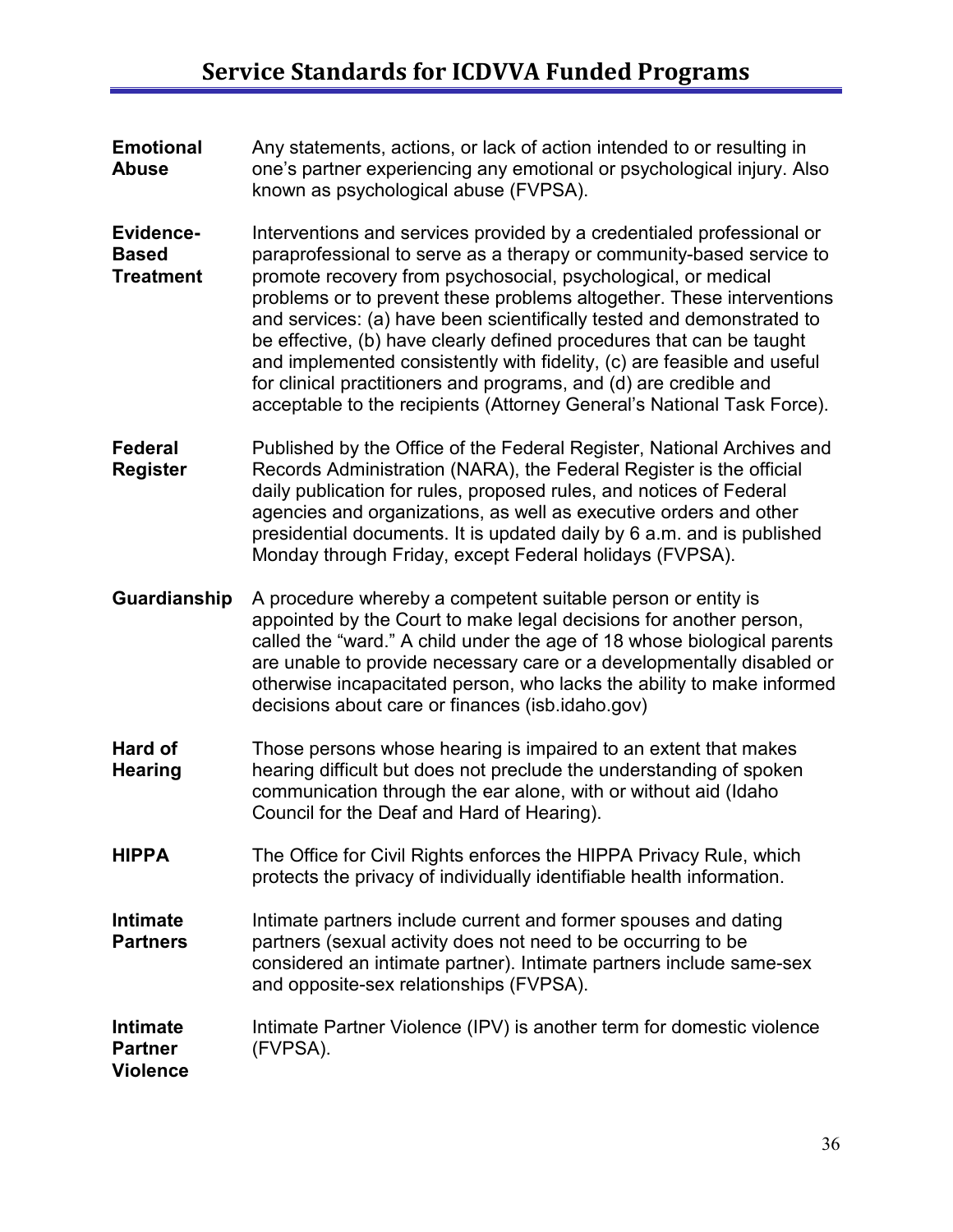**Informed** Informed consent is a phrase to indicate that the consent a person<br>**Consent** a vives meets certain minimum. legally required standards. The person **Consent** gives meets certain minimum, legally required standards. The person consenting must have a clear appreciation and understanding of all the facts, implications, and future consequences of an action. Additionally, the person consenting must have adequate reasoning faculties, be provided with all the relevant facts at the time consent is given, and indicate the consent in writing (FVPSA). **Limited** Individuals who do not speak English as their primary language and **English** who have a limited ability to read, speak, write, or understand English **Proficient** can be limited English proficient, or "LEP." These individuals may be **(LEP)** entitled language assistance with respect to a particular type or service, benefit, or encounter. Federal laws particularly applicable to language access include Title VI of the Civil Rights Act of 1964, and the Title VI regulations, prohibiting discrimination based on national origin, and Executive Order 13166 issued in 2000. Many individual Federal programs, States, and localities also have provisions requiring language services for LEP individuals (lep.gov). **Linguistically** Community-based services that offer full linguistic access and **and Culturally-** culturally specific services and resources, including outreach, **Relevant** collaboration, and support mechanisms primarily directed toward **Services** underserved communities (FVPSA). **OMB** The United States Office of Management and Budget is the White House office responsible for devising and submitting the president's annual budget proposal to Congress (FVPSA). **Outcome** An outcome is a change in knowledge, attitude, skill, behavior, expectation, emotional status, or life circumstance due to the service being provided. Also known as an outcome measure (FVPSA). **Outcome** An outcome evaluation involves examining change that has occurred **Evaluation** because a specific service has been provided (FVPSA). **OVC** The Office for Victims of Crime was established by the 1984 Victims of Crime Act (VOCA) to oversee programs that benefit victims of crime. OVC provides substantial funding to state victim assistance and compensation programs—the lifeline services that help victims to heal. The agency supports trainings designed to educate criminal justice and allied professionals regarding the rights and needs of crime victims (FVPSA).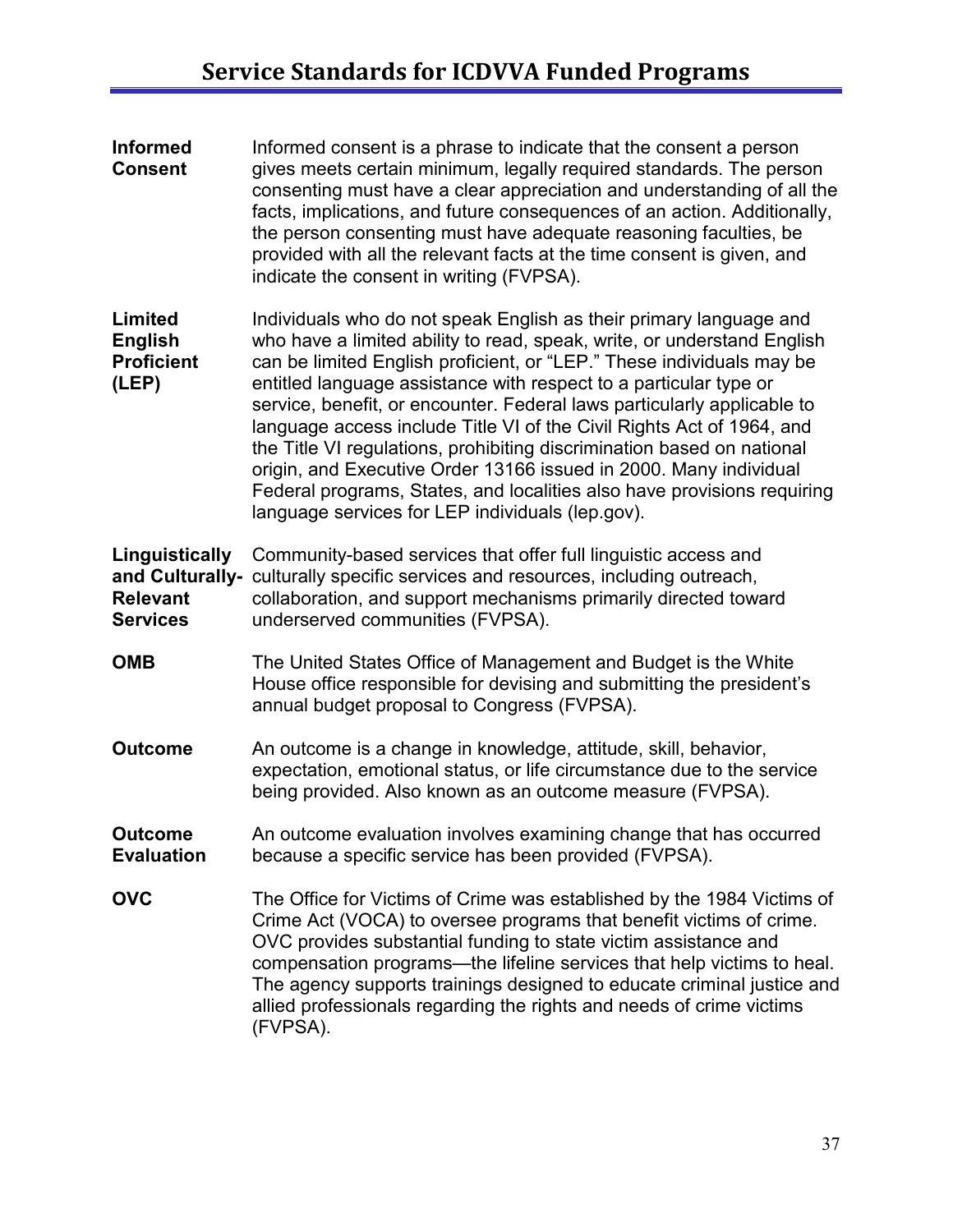| <b>Personal</b><br><b>Identifying</b><br><b>Information</b> | Individually identifying information for or about an individual including<br>information likely to disclose the location of a victim of domestic<br>violence, dating violence, sexual assault, or stalking, including:                                                                                                                                                                                               |
|-------------------------------------------------------------|----------------------------------------------------------------------------------------------------------------------------------------------------------------------------------------------------------------------------------------------------------------------------------------------------------------------------------------------------------------------------------------------------------------------|
|                                                             | (a) A first and last name;                                                                                                                                                                                                                                                                                                                                                                                           |
|                                                             | (b) A home or other physical address;                                                                                                                                                                                                                                                                                                                                                                                |
|                                                             | (c) Contact information (including a postal, e-mail or Internet protocol<br>address, or telephone or facsimile number);                                                                                                                                                                                                                                                                                              |
|                                                             | (d) A social security number; and                                                                                                                                                                                                                                                                                                                                                                                    |
|                                                             | (e) Any other information, including date of birth, racial or ethnic<br>background, or religious affiliation, that, in combination with any of<br>subparagraphs (a) through (d), would serve to identify any<br>individual (FVPSA).                                                                                                                                                                                  |
| <b>Protection</b><br>Order                                  | A legal order that is issued by the court at the request of the victim<br>(petitioner) against the batterer (respondent) to prevent violent or<br>threatening acts or harassment against; contact or communication<br>with; or physical proximity to, the victim. A protection order (in some<br>places called a restraining order) can provide legal protection but not<br>necessarily physical protection (FVPSA). |
| Psychological<br><b>Abuse</b>                               | Elements of psychological abuse include-but are not limited to-causing<br>fear by intimidation; threatening physical harm to self, partner, children,<br>or partner's family or friends; destruction of pets and property; and<br>forcing isolation from family, friends, or school and/or work (FVPSA).                                                                                                             |
| <b>Release of</b><br><b>Information</b>                     | A form that is signed by a client or the client's guardian and gives<br>permission to an entity or agency to release certain personal<br>information or documentation about that client. There are many<br>requirements for a valid release. (FVPSA).                                                                                                                                                                |
| <b>RFP</b>                                                  | A Request for Proposals (RFP) is a process where proposals are<br>solicited for contracts under the negotiated procurement method<br>(FVPSA).                                                                                                                                                                                                                                                                        |
| <b>Safety</b>                                               | Condition of being safe; freedom from danger or hazard (FVPSA).                                                                                                                                                                                                                                                                                                                                                      |
| <b>Safety</b><br><b>Planning</b>                            | A process where victims of domestic violence explore and evaluate<br>strategies to safeguard themselves and their children in different<br>situations that may bring about safety concerns. The philosophy is to<br>have decisions made in advance so if an emergency arises, there are                                                                                                                              |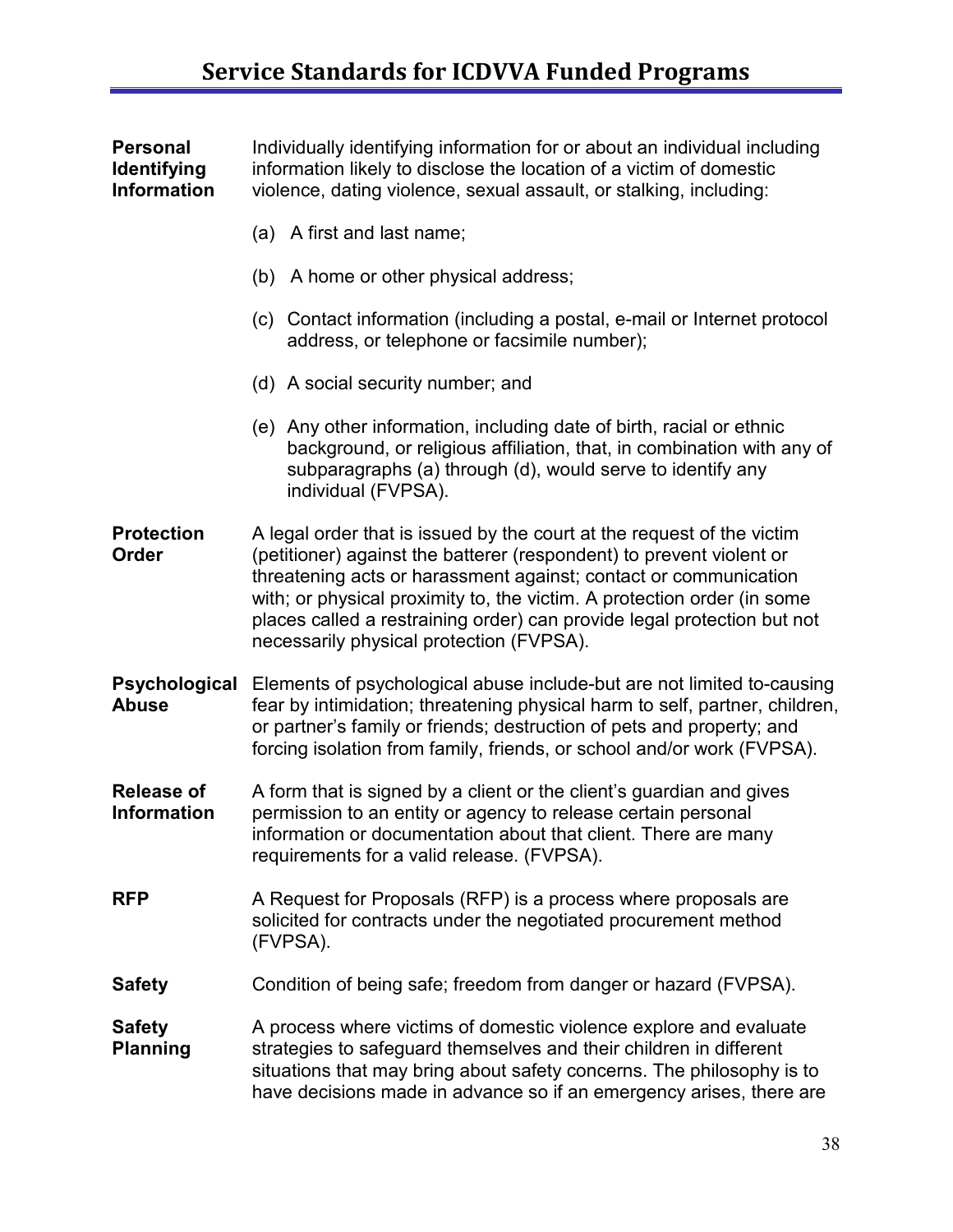concrete plans in place to achieve, eliminate, or manage a safety threat (FVPSA).

- **Service** Section 504 of the Rehabilitation Act of 1973. 29 USC § 794, **Animals** American with Disabilities Act, 42 USC § 12101 and the Fair Housing Act, 42 USC § 3601.
- **Sexual Assault** Any contact, statements, or actions that are intended to cause or result in physical, emotional, or psychological sexual injury to another person. Sexual assault takes many forms, including attacks such as rape or attempted rape, as well as any unwanted sexual contact or threats. Usually a sexual assault occurs when someone touches any part of another person's body in a sexual way, even over clothes, without that person's consent. Some types of sexual acts which fall under the category or sexual assault include forced sexual intercourse (rape), sodomy (oral or anal sexual acts), child molestation, incest, fondling, and attempted rape (FVPSA).
- **Trauma-** Services are considered trauma-focused when caregivers (such as **Focused** biological, foster, or adoptive parents, mentors, spiritual advisors,<br>**Services** coaches, or line staff in child-serving programs) or professionals **Services** coaches, or line staff in child-serving programs) or professionals providing services (a) realize (understand) the impact that exposure to violence and trauma have on victims' physical, psychological, and psychosocial development and well-being, (b) recognize when a specific person who has been exposed to violence and trauma is in need of help to recover from trauma's adverse impacts, and (c) respond by helping in ways that reflect awareness of trauma's adverse impacts and consistently support the person's recovery from them (adapted from the 2012 SAMHSA [Substance Abuse and Mental Health Services Administration] "Working Definition of Trauma and Guidance for a Trauma-informed Approach") (Attorney General's National Task Force).
- **Trauma-** This is a new form of evidence-based interventions and service **Informed Care** delivery, implemented by multiple service providers, that identifies, assesses, and heals people injured by, or exposed to, violence and other traumatic events (Attorney General's National Task Force).
- **Trauma-** Medical, physiological, psychological, and psychosocial therapies that **Specific** are (a) free from the use of coercion, restraints, seclusion, and **Treatment** isolation, (b) provided by a trained professional to an individual, a family, or a group adversely affected by violence exposure and trauma, and (c) designed specifically to promote recovery from the adverse impacts of violence exposure and trauma on physical, psychological,